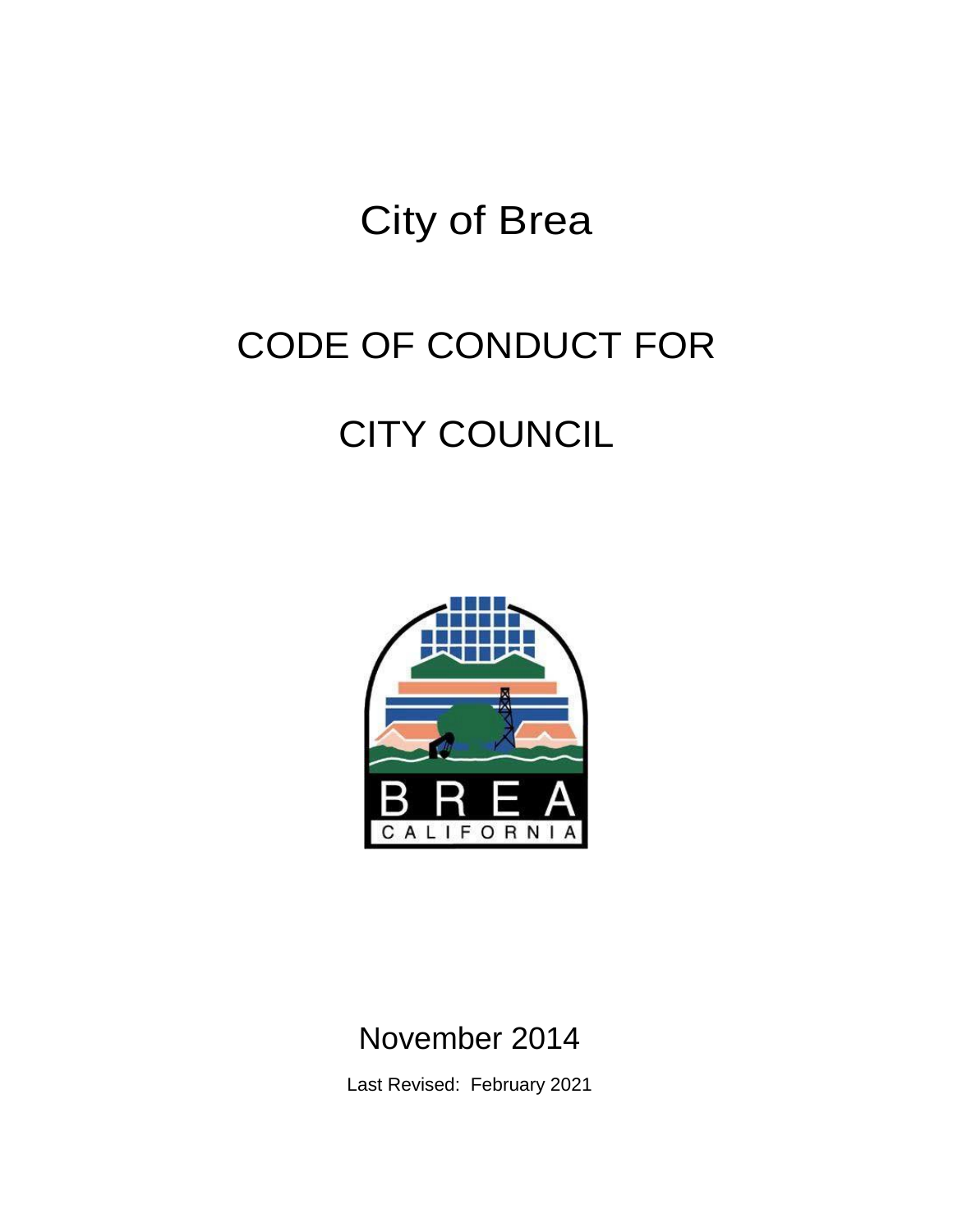| Introduction                                                                                                                                                                                                                                                          | 1                                                                                                                            |
|-----------------------------------------------------------------------------------------------------------------------------------------------------------------------------------------------------------------------------------------------------------------------|------------------------------------------------------------------------------------------------------------------------------|
| Overview of Roles and Responsibilities<br>Mayor<br>Mayor Pro Tem<br><b>All Council Members</b><br>Meeting Chair                                                                                                                                                       | 1<br>$\overline{c}$<br>$\sqrt{2}$<br>$\overline{3}$                                                                          |
| Policies and Protocol Related to Conduct<br>Agenda Items<br><b>Ceremonial Events</b><br><b>Endorsement of Candidates</b><br>Legislative Process<br>Public Comment on Agenda and Non-Agenda Items<br><b>Public Inquiries</b><br><b>Public Hearing Meeting Protocol</b> | 3<br>$\ensuremath{\mathsf{3}}$<br>$\mathsf 3$<br>$\mathbf{3}$<br>$\overline{\mathbf{4}}$<br>$\overline{4}$<br>$\overline{4}$ |
| <b>Council Conduct with One Another</b><br>In Public Meetings<br>In Private Encounters                                                                                                                                                                                | 5<br>6                                                                                                                       |
| <b>Council Conduct with City Staff</b>                                                                                                                                                                                                                                | 6                                                                                                                            |
| <b>Council Conduct with the Public</b><br>In Public Meetings<br>In Unofficial Settings                                                                                                                                                                                | 9<br>10                                                                                                                      |
| <b>Council Conduct with Other Public Agencies</b>                                                                                                                                                                                                                     | 11                                                                                                                           |
| Council Conduct with Commissions, Committees and Boards                                                                                                                                                                                                               | 11                                                                                                                           |
| Council Conduct with the Media                                                                                                                                                                                                                                        | 12                                                                                                                           |
| Sanctions<br><b>Public Disruption</b><br>Inappropriate Staff Behavior<br><b>Council Members Behavior and Conduct</b>                                                                                                                                                  | 15<br>15<br>15                                                                                                               |
| <b>Principles of Proper Conduct</b><br><b>Proper Conduct IS</b><br>Proper Conduct is NOT<br>It All Comes Down to Respect                                                                                                                                              | 16<br>16<br>16                                                                                                               |
| <b>Checklist for Monitoring Conduct</b>                                                                                                                                                                                                                               | 18                                                                                                                           |
| Glossary of Terms                                                                                                                                                                                                                                                     | 19                                                                                                                           |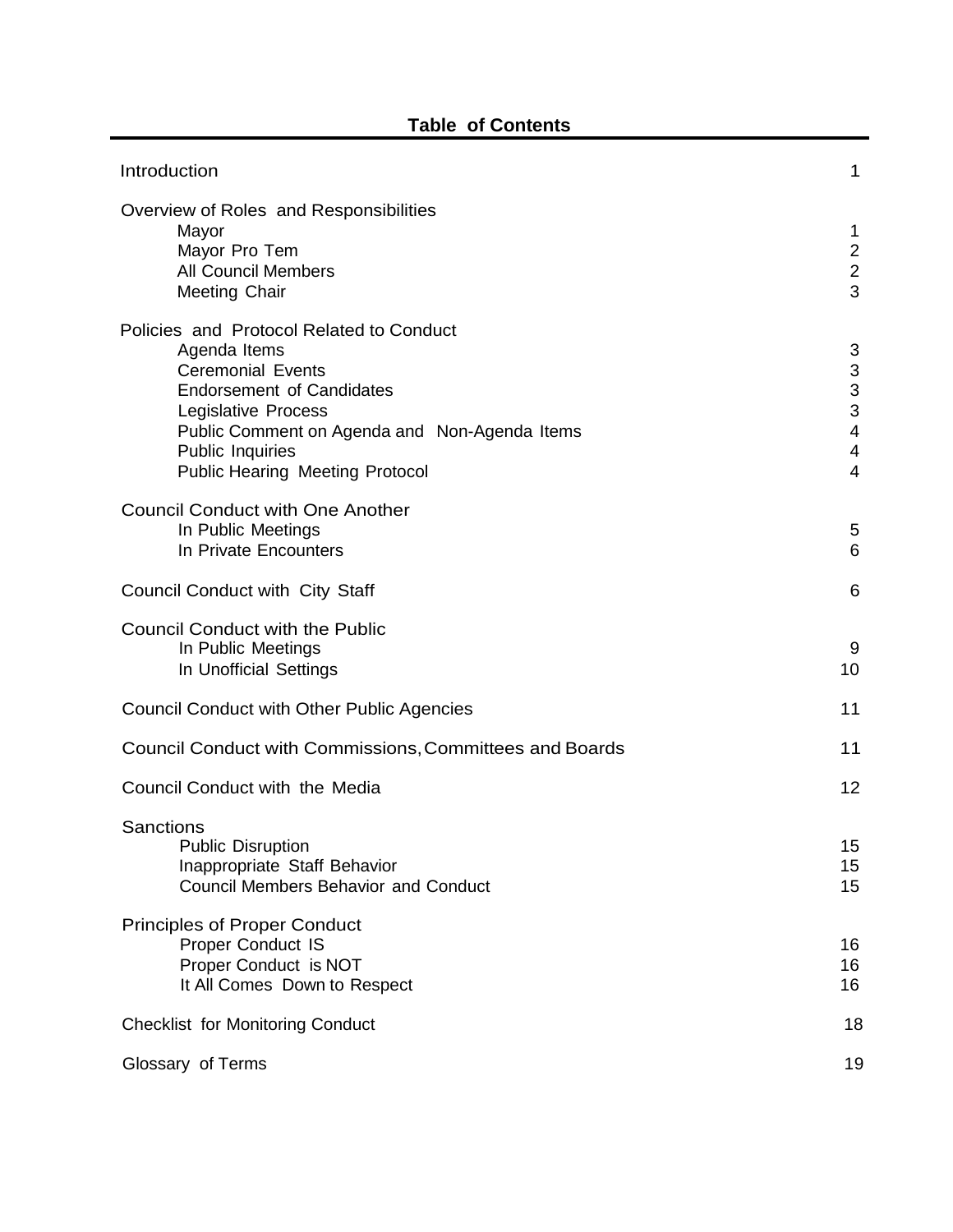### **CODE OF CONDUCT FOR CITY COUNCIL**

*"Always do right. This will gratify some people and astonish the rest.* "

*-.Mark Twain*

#### **INTRODUCTION**

<span id="page-2-0"></span>This Code of Conduct is designed to describe the manner in which Council Members should treat one another. City staff, constituents, and others they come into contact with in representing the City of Brea. As elected representatives of the citizens of the City of Brea, it is essential that each Council Member's behavior be consistent with the level of responsibilities and duties of governance entrusted to them by the people of the City of Brea.

The constant and consistent theme throughout of the Code of Conduct is "respect." Council Members experience tremendous stress in making decisions that could impact thousands of lives. Despite these pressures, elected officials are called upon to exhibit appropriate behavior at all times. Demonstrating respect for each individual through words and actions is the touchstone that can help guide Council Members to do the right thing in even the most difficult situations. Such respect is the cornerstone of civility.

The overall principles and guidelines contained in this Code of Conduct also describe the manner inwhichtheCityTreasurer,CityClerk,Commissioners, CommitteemembersandBoard members are expected to treat one another, City staff, and all others they come into contact with in representing the City of Brea.

#### **OVERVIEW OF ROLES AND RESPONSIBILITIES**

#### <span id="page-2-2"></span><span id="page-2-1"></span>**MAYOR**

- Serves at the pleasure of the City Council
- Acts as the official head of the City for all ceremonial purposes
- Chairs City Council meetings and as otherwise authorized by the Council
- Calls for special meetings
- Recognized as spokesperson for the City Council
- Selects substitute for City representation when Mayor cannot attend
- Makes Council Member assignment nominations to applicable standing committees and regional boards and committees. Appointment to such standing committees and regional boards and committees requires approval of the majority of Council. These standing committees and regional boards and committees are those that do not require appointment through external agencies or organizations (such as Orange County City Selection). Council Members who are originally appointed to ad hoc committee shall continue in their assignments. Ad hoc committee assignments are not subject to change unless an assigned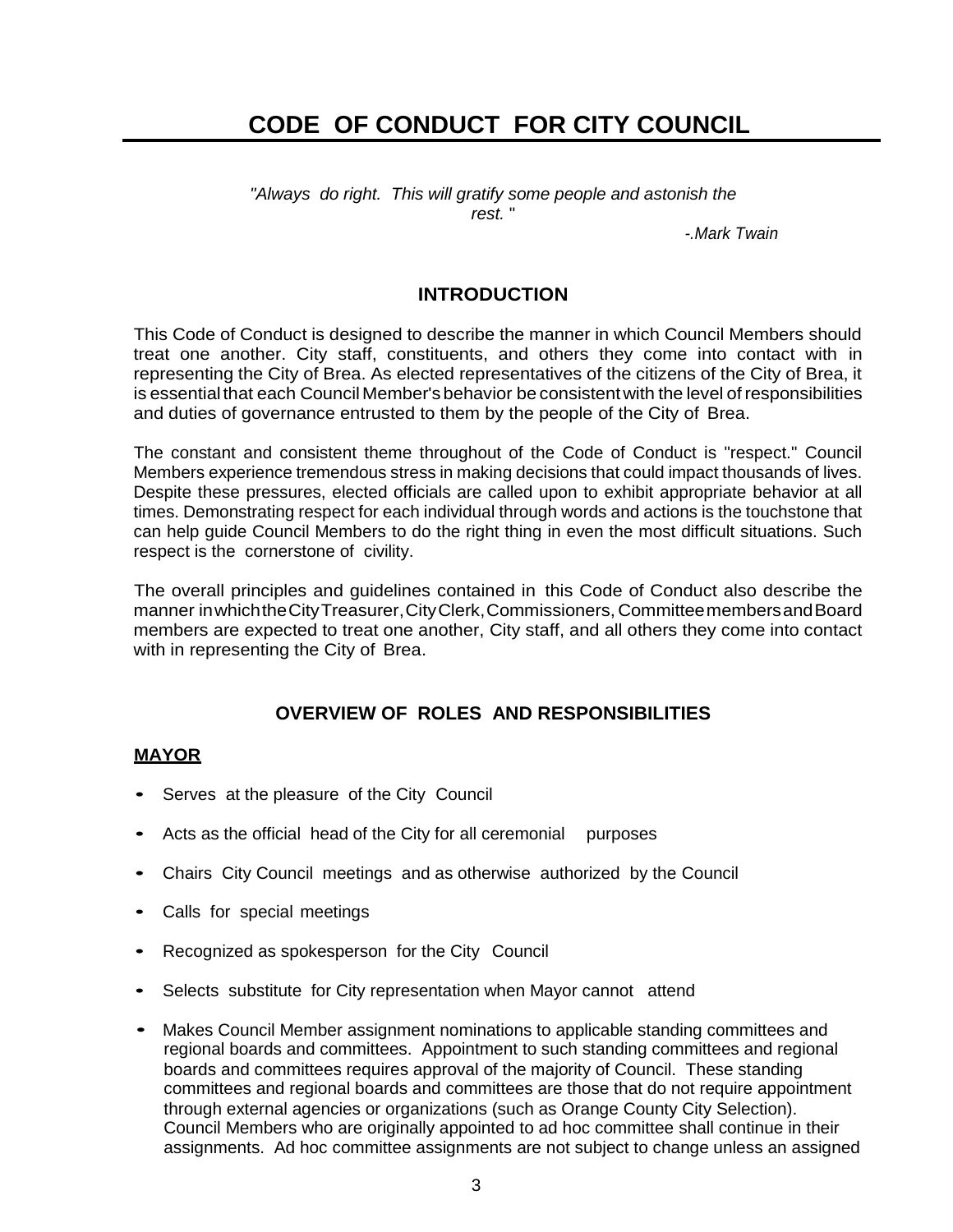Council Member resigns from the committee or is no longer serving on the Council. Ad hoc committees shall be created to support and further Council priorities. When an ad hoc committee is created, the Council will define the committee's goals and the committee shall provide periodic progress reports to Council. No ad hoc committee will be formed without Council approval.

- Makes judgment calls on which proclamations to give
- Leads the Council into an effective, cohesive working team
- Signs documents on behalf of the City of Brea
- Serves as official delegate of the City to the Leagues of California Cities, National League of cities and other events and conferences

#### <span id="page-3-0"></span>**MAYOR PRO TEM**

- Serves at the pleasure of the City Council
- Performs the duties of the Mayor if the Mayor IS absent or disabled
- Chairs City Council meetings in the absence of the Mayor
- Represents the City at ceremonial functions at the request of the Mayor

#### <span id="page-3-1"></span>**ALL COUNCIL MEMBERS**

All members of the City Council, including those serving as Mayor and Mayor Pro Tern, have equal votes. No Council Member has more power than any other Council Member and all should be treated and treat each other with civility and respect.

All Council Members shall:

- Demonstrate honesty, integrity, and civility in every action and statement
- Fully participate in City Council meetings and other public forums while demonstrating respect, kindness, consideration, and courtesy to others
- Prepare in advance of Council meetings and be familiar with issues on the agenda. Make a reasonable effort to meet with staff before meetings to receive answers to questions regarding the agenda
- Represent the City at ceremonial functions at the request of the Mayor
- Place activities and events on the Council's weekly activities calendar that invite official participation of all Council Members
- Be respectful of other people's time. Stay focused and act efficiently during public meetings
- Serve as a model of leadership and civility to the community
- Inspire public confidence in Brea City government
- Provide contact information to the City Manager's Executive Assistant in case an emergency or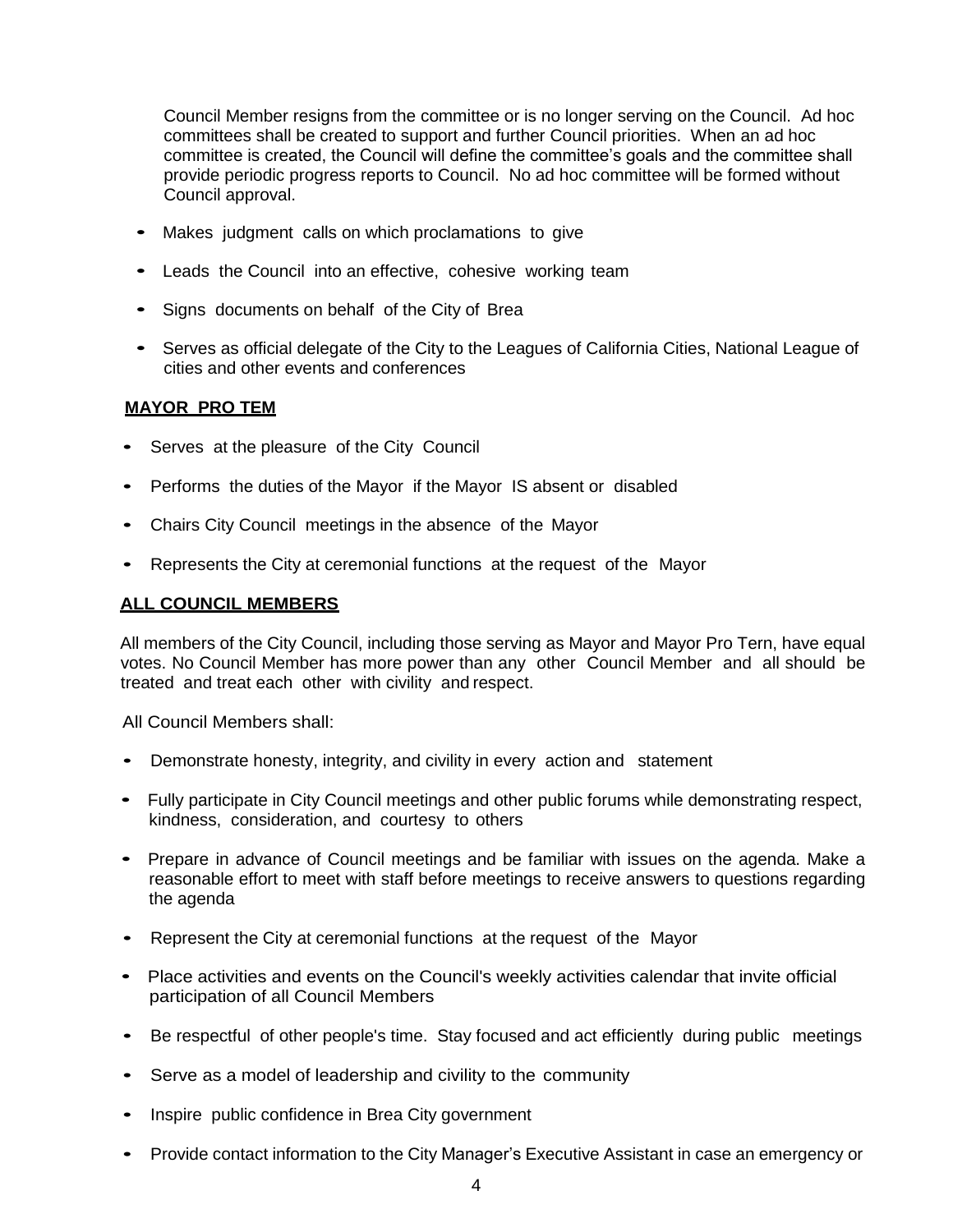urgent situation arises while the Council Member is out of town

• Participate in scheduled activities to increase team effectiveness

#### **MEETING CHAIR**

The Mayor will chair official meetings of the City Council, unless the Mayor Pro Tem or another Council Member is designated as Chair of a specific meeting. The Chair of meetings:

- Maintains order, decorum, and the fair and equitable treatment of all speakers
- Keeps discussion and questions focused on the specific agenda Item under consideration
- Makes parliamentary rulings with advice, if requested, from the City Attorney who acts as an advisory parliamentarian. Chair rulings may be overturned if a Council Member makes a motion as an individual and the majority of Council votes to overrule the Chair.

#### **POLICIES AND PROTOCOL RELATED TO CONDUCT**

#### <span id="page-4-1"></span><span id="page-4-0"></span>**AGENDA ITEMS**

The Mayor and Mayor Pro Tem, in consultation with the City Manager, shall determine agenda items for City Council Meetings. However, to ensure all Council Member views are represented, study session agendas contain a section titled "Council Member Reports/ Requests" and general session agendas contain a section titled "Council Requests". These portions of the meeting allow any Council Member to request an agenda item for a future meeting, and allow the City Council to have a short discussion on the request (but not on the substance of the item). Any request must include an explanation of the issue and the goal of the proposed Council discussion. If at least one other Council Member indicates support for the request at that time, then the item shall be placed on a future agenda. Upon support for the request, the Council will provide direction to staff on information that is desired to be presented when the item is placed on a future agenda. The Mayor and Mayor Pro Tem shall schedule the item no later than 45 days following the request, unless the Council Member who requested the item consents to it being placed on the agenda of a later meeting. Additionally, with the advice of the City Manager and City Attorney, the Mayor and Mayor Pro Tem will determine the type of meeting (regular or special) and the type of session (closed, study, or general) at which the item will be considered.

#### <span id="page-4-2"></span>**CEREMONIAL EVENTS**

City staff will handle requests for a City representative at ceremonial events. The Mayor will serve as the designated City representative. If the Mayor is unavailable, then City staff will determine if event organizers would like another representative from the Council. If yes, then the Mayor Pro Tern will be asked to serve as a substitute; if the Mayor Pro Tem is unavailable, the request will to go another member of the Council. Invitations received at City Hall are presumed to be for official City representation. Invitations addressed to individual Council Members at their homes are presumed to be for unofficial, personal consideration, unless otherwise indicated, and the individual is expected to represent the City of Brea in a formal capacity.

#### <span id="page-4-3"></span>**ENDORSEMENT OF CANDIDATES**

Council Members have the right to endorse candidates for all Council seats or other elected offices. It is inappropriate to mention endorsements during Council meeting or other official City meetings.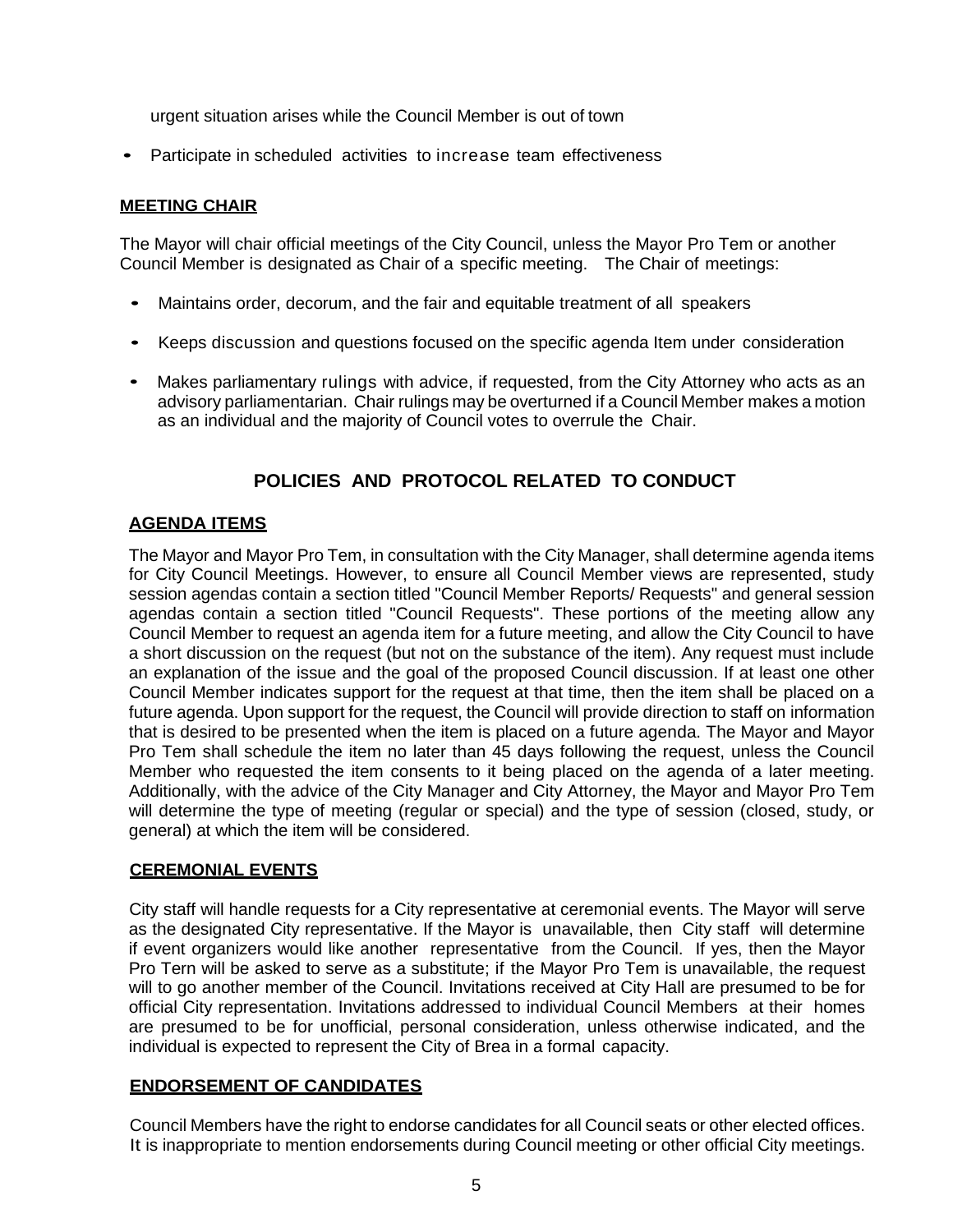#### <span id="page-5-0"></span>**LEGISLATIVE PROCESS**

The City follows parliamentary procedure for the management of meetings using guidelines adopted by Resolution No. 2014-065 on October 7, 2014.

#### <span id="page-5-1"></span>**PUBLIC COMMENT ON AGENDA AND NON-AGENDA ITEMS**

During a designated period of the agenda, the public may comment on any item of interest that is within the subject matter jurisdiction of the Council. As a general rule, a speaker will be limited to five minutes.

The City Manager will respond, as deemed appropriate, to comments related to items on the meeting's agenda. In compliance with the Brown Act, the City Council may not take action or discuss any item that does not appear on the Council meeting agenda.

#### **PUBLIC INQUIRIES**

City staff will prepare official letters in response to public inquires and concerns, as appropriate. These letters will carry the signature of the Mayor unless the Mayor requests that another Council Member or City staff sign them. If correspondence is addressed only to one Council Member that Council Member should generally check with staff on the best way to respond to the sender. In the event a Council Member, as an elected representative, feels compelled to express an opinion a matter, i t shall be with the express understanding and stated as such, that it is their personal opinion and does not many way represent that of the City Council. Nor, under any circumstances, should a Council Member state or attempt to represent the opinion of the City Council or of another Council Member.

Council Members may receive public inquires via email and may choose to respond directly v i a email . All such correspondence is considered a public record and should be treated as such. As with official letter responses to public inquires, to a Council Member feels compelled to express an opinion on a matter, it shall be with the express understanding, and stated as such, that it is a personal opinion and does not m any way represent that of the City Council.

#### **PUBLIC HEARING MEETING PROTOCOL**

The applicant or appellant shall have the right to speak first after staff presentation regarding the item being appealed. The Chair will determine the length of time allowed for this presentation. Speakers representing either pro or con points of view will be allowed to follow. The Chair will determine and announce limits on speakers at the start of the public hearing process. Generally, each speaker will be allocated five minutes with applicants and appellants, or their designed representatives, allowed more time. If many speakers are anticipated, the Chair may shorten the time limit and/or ask speakers to limit themselves to new information and points of view not already covered by previous speakers. No speaker will be turned away unless he/she exhibits inappropriate behavior. Each speaker may only speak once during the public hearing unless the Council requests additional clarification later in the process. After the close of the public hearing, no more public testimony will be accepted unless the Chair reopens the public hearing for a limited and specific purpose.

The applicant or appellant will be allowed to make closing comments. The Chair has the responsibility to run an efficient public meeting and has the discretion to modify the public hearing process in order to make the meeting run smoothly and/or accommodate extenuating circumstances.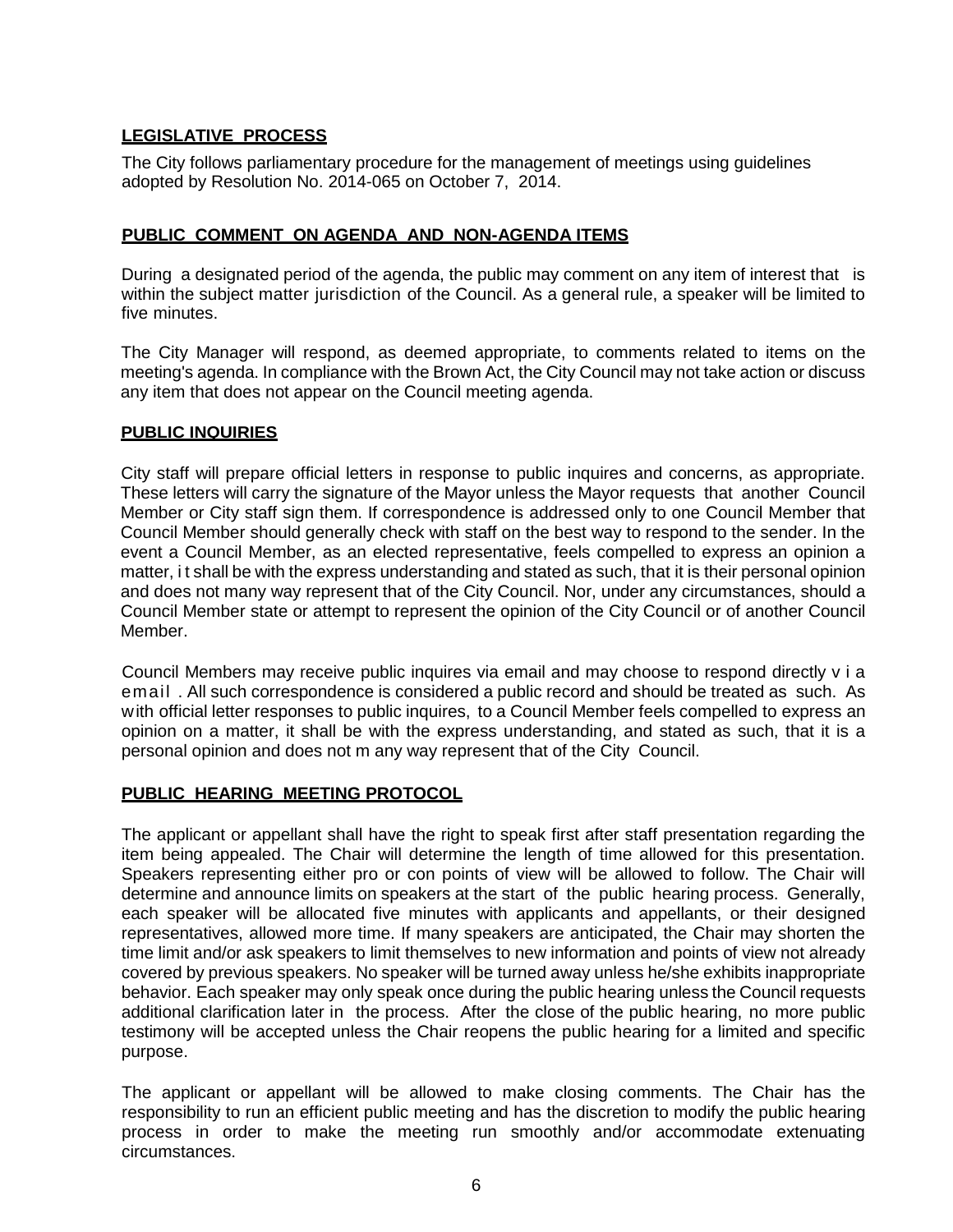Established protocol dictates that Council Members do not express opinions during the public hearing portion of the meeting except to ask pertinent questions of the speaker or staff. "I think" and "I feel" comments by Council Members are not appropriate until after the close of the public hearing. To maintain proper public decorum it is important that Council Members refrain from arguing or debating w ith the public during a public hearing and always show respect for different points of view.

Main motions may be followed by amendments, followed by substitute motions. Any Council Member can call for a point of order. Only Council Members who voted on the prevailing side may make motions to reconsider. Council Members who desire to make the first motion on issues that they feel strongly about should discuss their intention with the Chair in advance of the Council meeting.

#### **COUNCIL CONDUCT WITH ONE ANOTHER**

<span id="page-6-0"></span>Councils are composed of individuals with a wide variety of backgrounds, personalities, values, opinions, and goals. Despite this diversity, all have chosen to serve in public office in order to preserve and protect the present and the future of the community. In all cases, this common goal respectfully acknowledge this potential diversity of opinion and viewpoint even as Council may "agree to disagree" on contentious issues.

#### <span id="page-6-1"></span>**IN PUBLIC MEETINGS**

• Use of formal titles

The Council should generally refer to one another formally during public meetings as Mayor, Mayor Pro Tem or Council Member followed by the individual's last name

• Practice civility and decorum in discussions and debate

Difficult questions, tough challenges to a particular point of view, and criticism of ideas and information are legitimate elements of a free democracy in action. This does not, however, grant the right for Council Members to make belligerent, personal, impertinent, slanderous, threatening, abusive, or disparaging comments. No shouting or physical actions that could be construed as threatening and otherwise disruptive can be tolerated. Disruptive behavior, at the direction of the Council, can result in expulsion from the proceedings.

• Honor the role of the Chair in maintaining order

It is the responsibility of the Chair to keep the comments of Council Members on track during public meetings. Council Members should honor efforts by the Chair to focus discussion on current agenda Items. If there is a disagreement about the agenda or the Chair's actions, those objections should be voiced politely and with reason, following procedures outlined in parliamentary procedures adopted on October 7, 2014. Differences of opinion of what constitutes appropriate versus inappropriate shall be resolved by consensus of the full Council at an appropriate time.

• Avoid personal comments that may offend other Council Members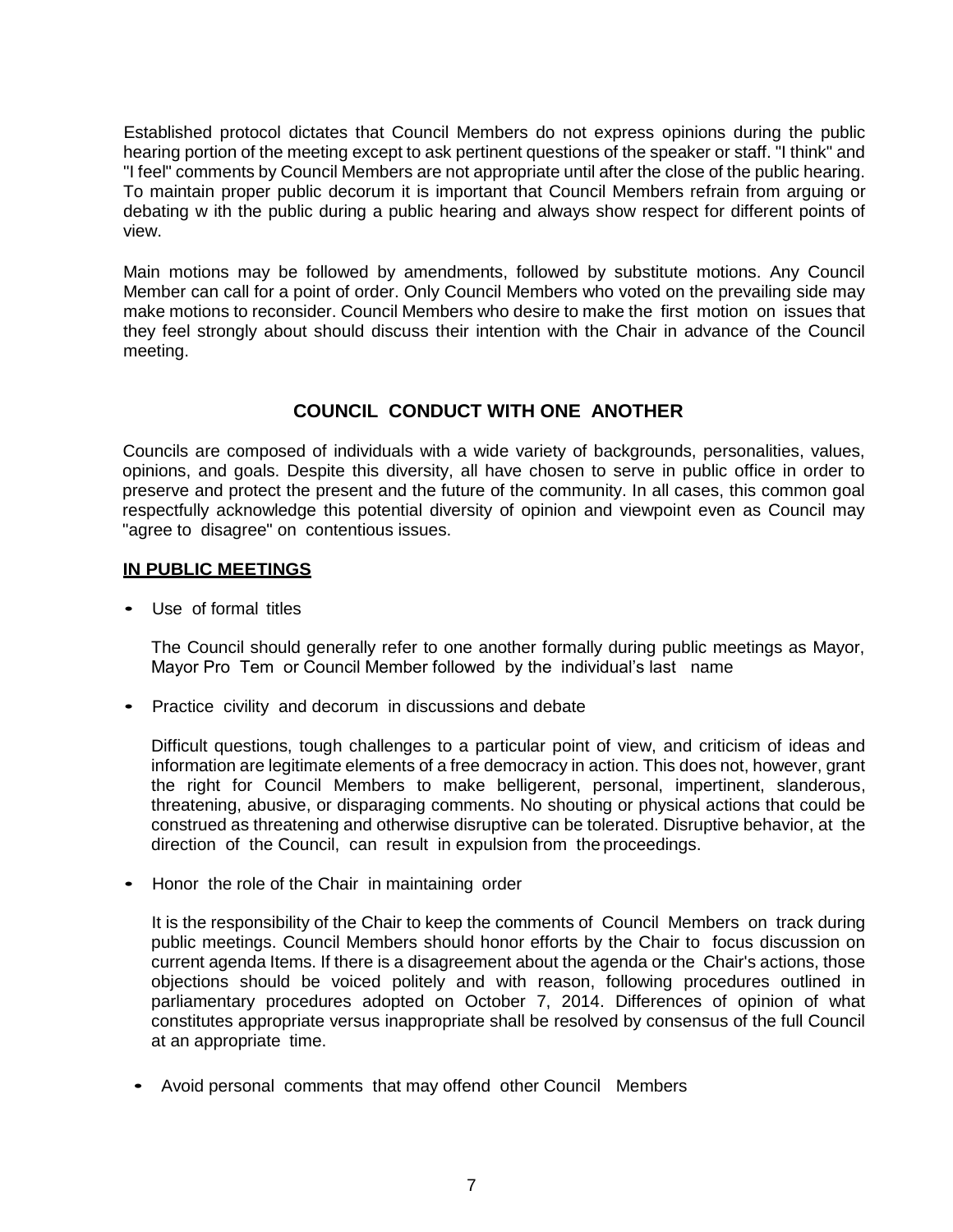If a Council Member is personally offended by the remarks of another Council Member, the offended Council Member should make notes of the actual words used and call for a "point of personal privilege" that challenges the other Council Member to justify or apologize for the language used. The Chair will maintain control of the discussion.

• Demonstrate effective problem-solving approaches

Council Members have a public stage to show how individuals with different points of view can find common ground and seek a compromise that benefits the community as a whole.

#### <span id="page-7-0"></span>**IN PRIVATE ENCOUNTERS**

• Continue respectful behavior in private

The same level of respect and consideration in differing points of view that is deemed appropriate for public discussions should be maintained in private conversations.

Be aware that the insecurity of written notes, voicemail messages, and email technology allows wordswritten or said without much forethought to be distributed wide and far. It could create unpleasant consequences and cause embarrassment. Written notes, voicemail messages and email should betreatedas potentially "public"communicationand partof the publicrecord.

• Even private conversations can have a public presence

Elected officials are always on display - their actions, mannerisms, and language are monitored by people around them that they may not know. Lunch table conversations will be eavesdropped upon, parking lot debates will be watched, and casual comments between individuals before and after public meetings noted. Council Members must behave at all times in a manner reflective of the trust placed in them by the public.

#### **COUNCIL CONDUCT WITH CITY STAFF**

<span id="page-7-1"></span>Every effort should be made to be cooperative and show mutual respect for the contributions made by each individual for the good of the community. The City of Brea is a general law city governed by the council/manager form of government. The City Council, with the assistance of its advisory commissions and boards, makes policies and fundamental governmental decisions; the City Ma n ag er i s charged with implementing those policies and decisions and administering the day-to-day affairs of the City with the assistance of his/her staff. The City Council has direct authority over the City Manager and the City Attorney; all other employees of the City are under the direct authority of the City Manager. Following this hierarchy is important to the success of the basic structure and to maintaining positive and effective working relationships between the City Council and employees, and will prevent any confusion and/or inefficiency associated with potentially contradictory direction.

• Treat all staff as professionals

Clear, honest communication that respects the abilities, experience and dignity of each individual is expected. Poor behavior toward staff is improper, disrespectful and, as such, inappropriate and unacceptable.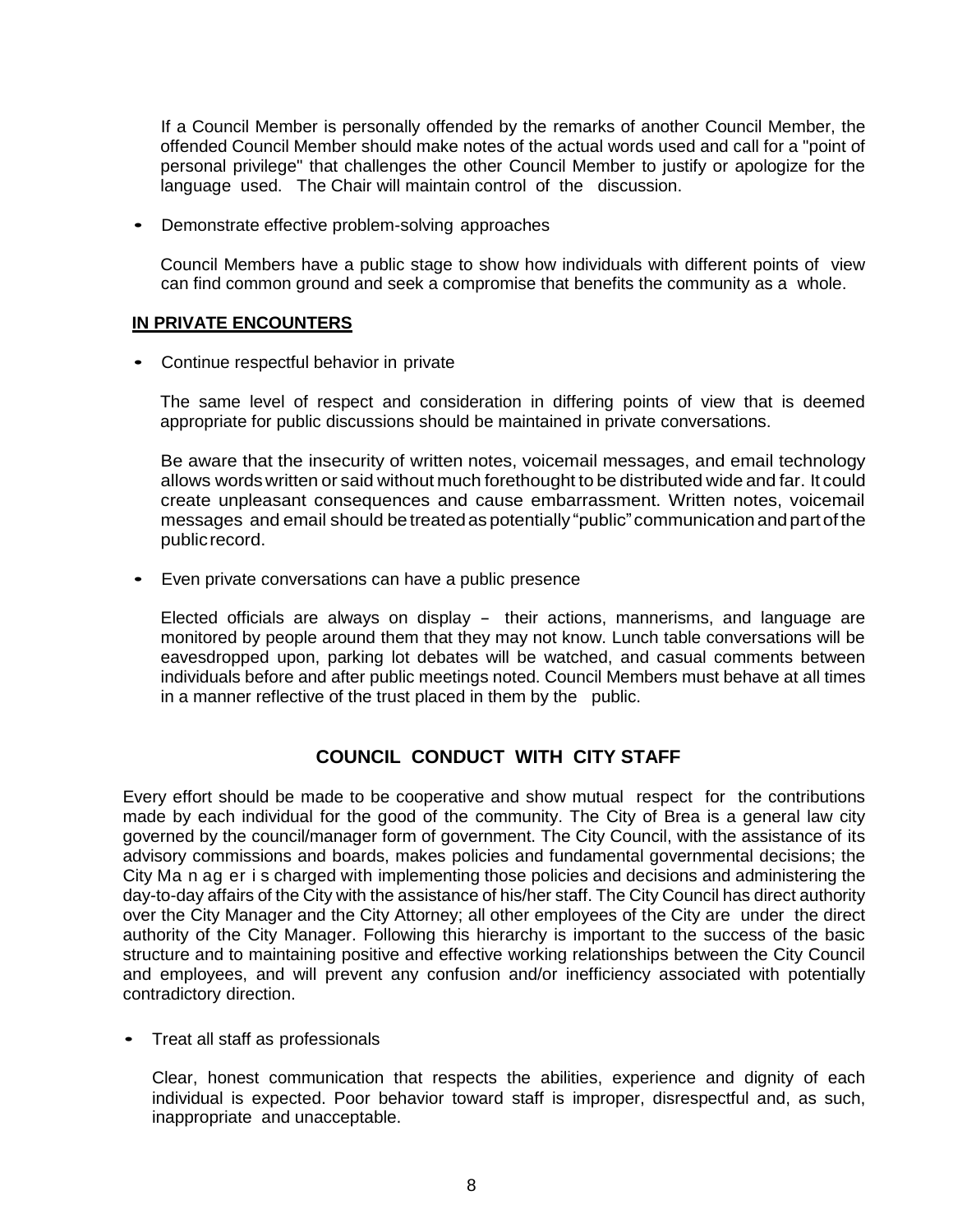• Limit contact to specific City staff

Questions of City staff and/or requests for additional information or services should be directed only to the City Manager. If, in the opinion of the City Manager the request makes sense and requires little staff time and/or resources, the City Manager can direct the appropriate department to fulfill therequest.

• Do not disrupt City staff from their Jobs

To maintain efficiency in daily activities, it is important that Council Members not disrupt City staff while they are in meetings, on the telephone, or engrossed in performing their job functions in order to have their individual needs met.

• Respect City staffs time

Given ongoing fiscal constraints and limited staff and Council time, individual Council Members should minimize memos and maximize face-to-face interaction with other Council Members or staff.

In this respect, individual Council Members should schedule meeting with their counterparts, the City Manager, or department directors, depending on the issue to be discussed. As a matter of courtesy and mutual respect, Council Members and staff should keep their scheduled meetings or call in advance to cancel or reschedule.

• Requests for information

All Council Members will receive the same material and information to make legislative and other policy decisions and all requests for information should be made to the City Manager to ensure consistency.

If a Council Member requests research on an issue, staff shall provide such research if it does not require extensive time to research the issue. The City Manager shall determine if the research is "extensive" or not. If the issue is complex and requires extensive staff time, the request must be approved by the City Council.

If a Council Member needs to review a document maintained in the City's records system, upon request to the City Manager, staff will retrieve the requested document. The City Manager is legally responsible for the management and retention of City records, and only staff is authorized to retrieve information from the records system.

Because of the associated costs, individual Council Members shall not make direct contact to City or Agency consultants or outside legal counsel requesting information, research or service. Any request should be directed to the City Manager for compliance.

Confidential private financial statements are not provided to individual Council Members or the Council as a whole without the concurrence of the City Attorney.

• Never publicly criticize an individual employee

Council should never express concerns about the performance of a City employee in public, to the employee directly, or to the employee's manager. Comments about staff performance should only be made to the City Manager through private correspondence or conversation.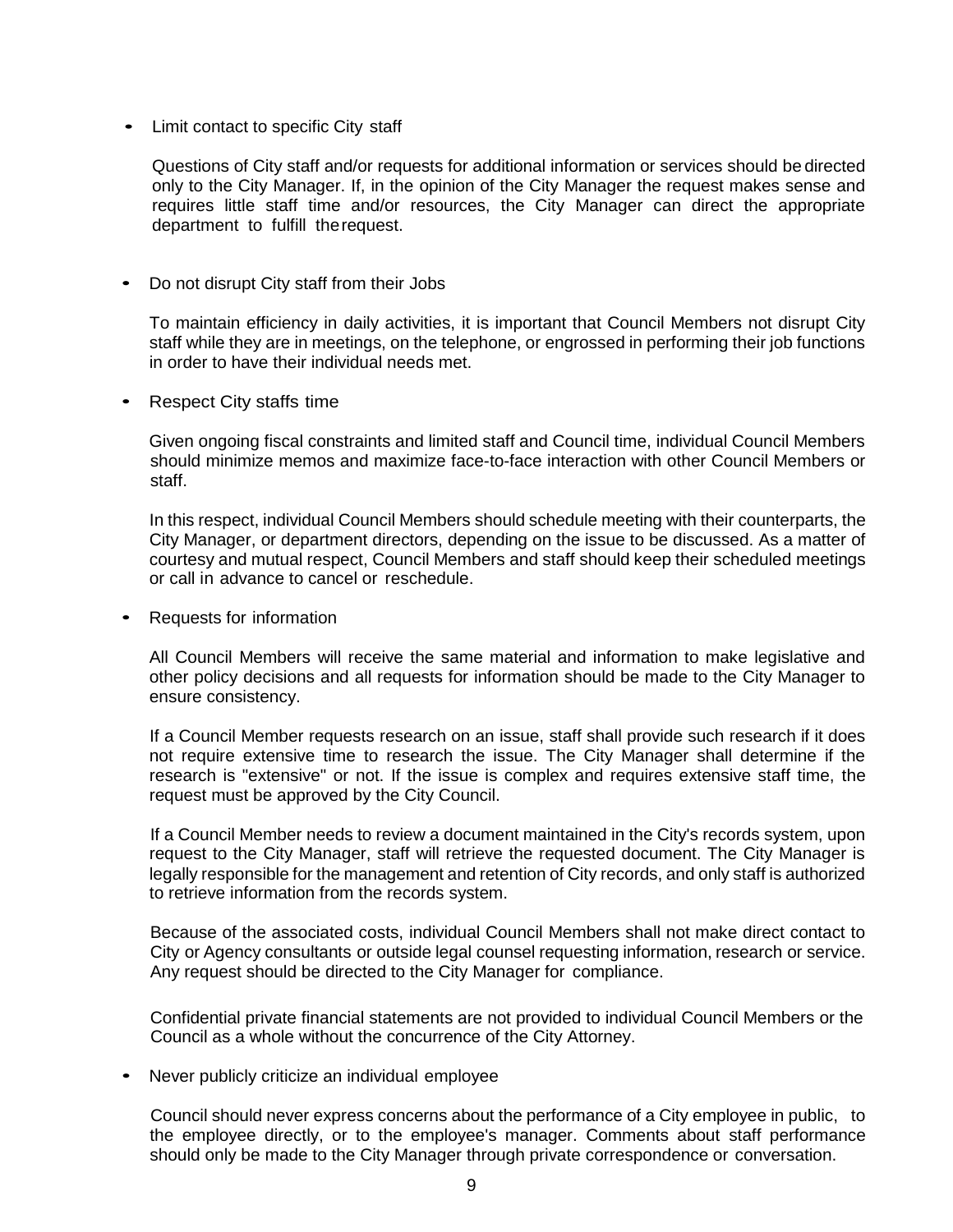Do not get involved in administrative functions

To prevent raising concerns of misdeeds, or questionable motives, Council Members must not attempt to influence City staff on the making of appointments, awarding of contracts, selection of consultants, processing of development applications, or granting of City licenses and permits.

• Check with City staff on correspondence before taking action

To prevent conflicting statements or duplications, before sending correspondence,Council Members shall check with City staff to see if an official City response has already been sent or is in progress. Typically the Mayor, through consultation with staff, should respond to communications addressed to the entire Council. When it is unclear whether a correspondence is to an individual Council Member or the City Council as a whole, Council Members should consult with the Mayor or staff to determine the appropriate response.

• Council Members are discouraged from attending public meetings with City staff unless requested by staff

Council Members correctly feel their presence at public meetings demonstrates an interested in the issue, however, it can also leave the public with an impression of the Council Member's position on the issue that may or may not be correct. Even if the Council Member does not say anything, the Council Member's presence can impact the meeting by implying support, showing partiality, intimidating staff, and hampering staff's ability to do their job objectively. This should be avoided because when the item does come before the City Council, Council Members' deliberative process may have produced a different outcome, which may be viewed as the Council Member misleading the public.

Staff will always provide the public with this explanation of why the City Council is not present at the meeting.

• Requests for additional staff support

Requests for additional staff support, even in high priority or emergency situations, should be made to the City Manager or Assistant City Manager, or designated representative who is responsible for allocating City resources in order to maintain a professional, well-run City government.

• Do not solicit political support from staff

Council Members should not solicit any type of political support (financial contributions, display of posters or lawn signs, name on support lists, etc.) from City staff. City staff may, as private citizens with constitutional rights, support political candidates, but all such activities must be conducted away from the workplace.

#### **COUNCIL CONDUCT WITH THE PUBLIC**

#### <span id="page-9-1"></span><span id="page-9-0"></span>**IN PUBLIC MEETINGS**

Making the public feel welcome is an important part of the democratic process. No signs of partiality, prejudice or disrespect should be evident on the part of individual Council Members toward an individual participating m a public forum. Every effort should be made to be fair and impartial in listening to public testimony.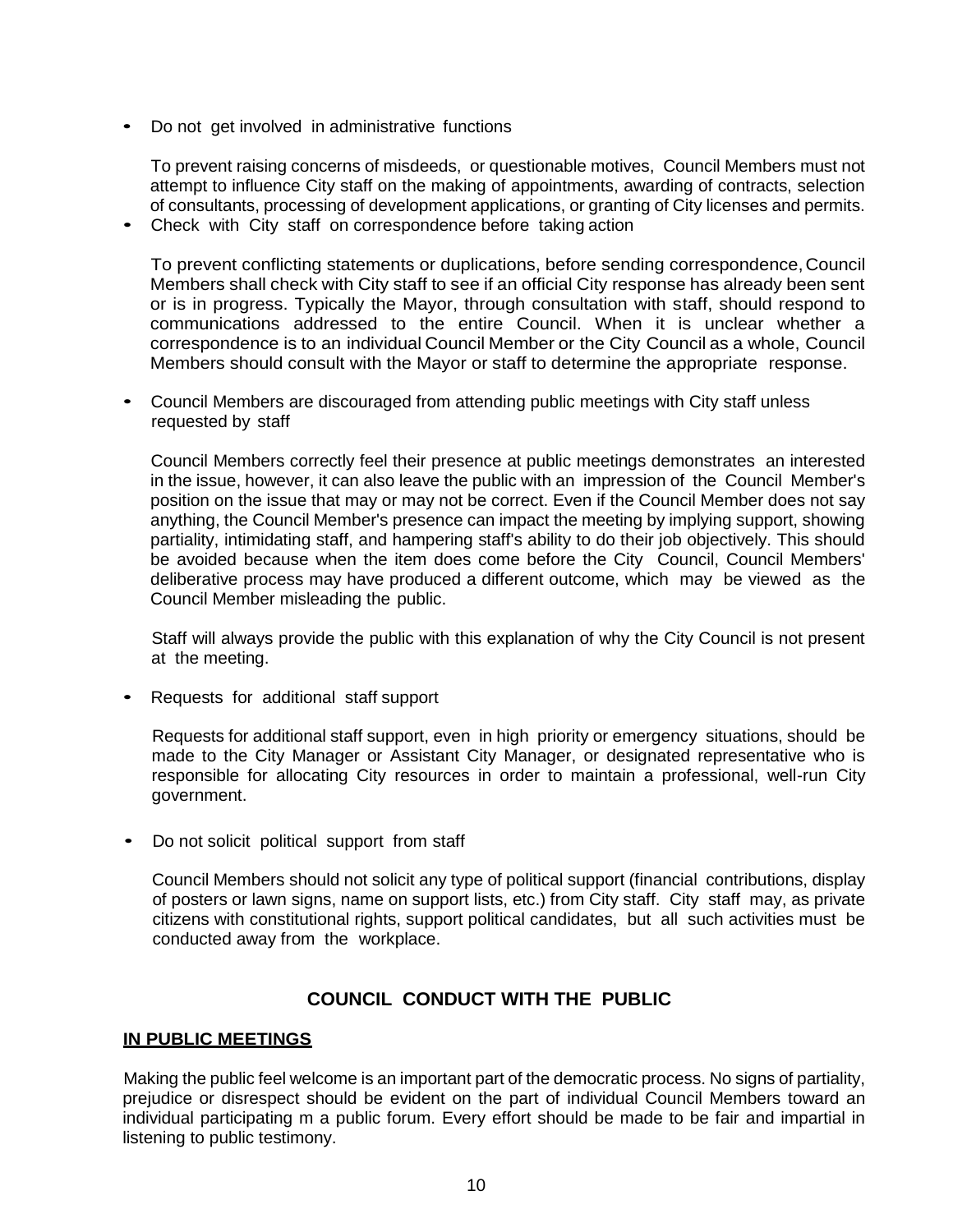Be welcoming to speakers and treat them with care and respect

Remember that most people who address the Council are not professional speakers and are not accustomed to speaking in public, and even those that are may be intimidated by the situation.

• Be fair and equitable in allocating public hearing time to individual speakers

Public hearings provide the opportunity for the public to provide comment and feedback to the Council on issues that are of importance to them, and sometimes these comments can cause the meeting to go much longer than anticipated. However, each member of the public who wishes to speak should be given equal consideration and attention, and not rushed. But each speaker is expected to stay within the allocated time.

• Actively listen

Listening is a critically important skill. In the interest of courtesy and decorum, Council Members should listen patiently to various opinions from all quarters. It can be disconcerting to speakers to have Council Members not look at them when they are speaking. It is fine to look down at documents or to make notes, but reading for a long period of time, or gazing around the room gives the appearance of disinterest and may unintentionally offend the speaker. As public official it's important to be aware of facial expressions, especially those that could be interpreted as "smirking," disbelief, anger or boredom.

Ask for clarification, but it's important to avoid debate and argument with the public

Only the Chair - not individual Council Members - can interrupt a speaker during a presentation. However, a can ask the Chair for a point of order if the speaker is off the topic orexhibitingbehaviorlanguagetheCouncilMemberfindsdisturbing.

If speakers become flustered or defensive by Council questions, it is the responsibility of the Chair to calm and focus the speaker and to maintain the order and decorum of the meeting. Questions by Council Members to members of the public testifying should seek to clarify or expand information. It is never appropriate for elected officials to belligerently challenge or belittle a speaker. Council Members personal opinions or inclinations about upcoming votes should not be revealed until after the public hearing is closed.

• No personal attacks of any kind, are appropriate under any Circumstance

Council Members should be aware that their body language and tone of voice may appear to be intimidating or aggressive to some speakers.

• Follow adopted parliamentary procedure in conducting public meetings

The City Attorney serves as advisory parliamentarian for the City and is available to answer questions or interpret situations according to parliamentary procedures. Final rulings on parliamentary procedure are made by the Chair, subject to an appeal by the full Council.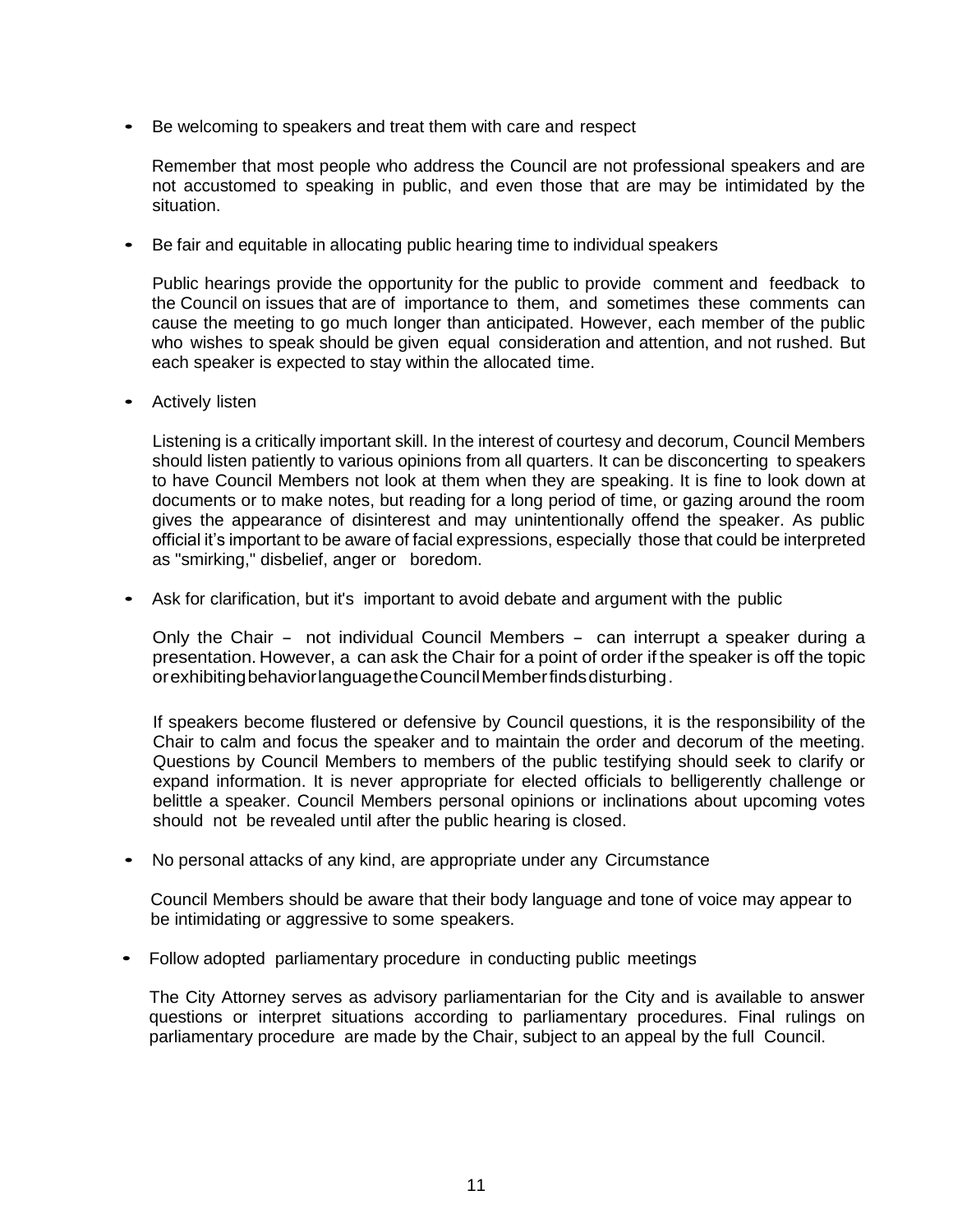#### <span id="page-11-0"></span>**IN UNOFFICIAL SETTINGS**

• Make no promises on behalf of the Council

No individual Council Member has the authority to represent or make commitments on behalf of the City Council. Council Members will frequently be asked to explain a Council action or to give their opinion about an issue as they meet and talk with constituents in the community. It is appropriate to give a brief overview of City policy and to refer to City staff for further information. It is inappropriate to overtly or implicitly promise Council action, or to promise City staff will do something specific (fix a pothole, remove a street tree, plant new flowers in the median, etc.).

Make no personal comments about other Council Members

It is acceptable to publicly disagree about an Issue, but i t is unacceptable to make derogatory comments about other Council Members, their opinions and actions. Doing so may undermine confidence in and respect for the City Council as a body.

Remember that Brea is a small town at heart. Council Members are constantly being observed by the community every day that they serve in office. Their behaviors and comments serve as models for proper deportment in the City. Honesty and respect for the dignity of each individual should be reflected in the words and actions taken by Council Members. It is a serious and continuous responsibility.

#### **COUNCIL CONDUCT WITH OTHER PUBLIC AGENCIES**

<span id="page-11-1"></span>Be clear about representing the City or personal interests

If a Council Member appears before another governmental agency or organization to give a statement on an Issue, the Council Member must clearly state i f his/her statement reflects personal opinion or is the official stance of the City and whether this is the majority or minority opinion of the Council. If the Council Member is representing the City, the Council Member must support and advocate the official City position on an Issue, not a personal viewpoint. If the Council Member is representing another organization whose position is different from the City, the Council Member should withdraw from voting on the Issue If It significantly impacts or is detrimental to the City's interests.

Council Members should be clear about which organizations they represent and inform the Mayor and Council of their involvement.

Correspondence also should be equally clear about representation

City letterhead may be used when the Council Member is representing the City and the City's official position. A copy of the official correspondence should be given to the City Manager's Executive Assistant to be filed in the Council Office as part of the permanent public record.

It is best that City letterhead not be used for correspondence of Council Members representing a personal point of view, or a dissenting point of view from an official Council position. However, should a Council Member use City letterhead to express a personal opinion, It must be clear to the reader that this is not the official City position.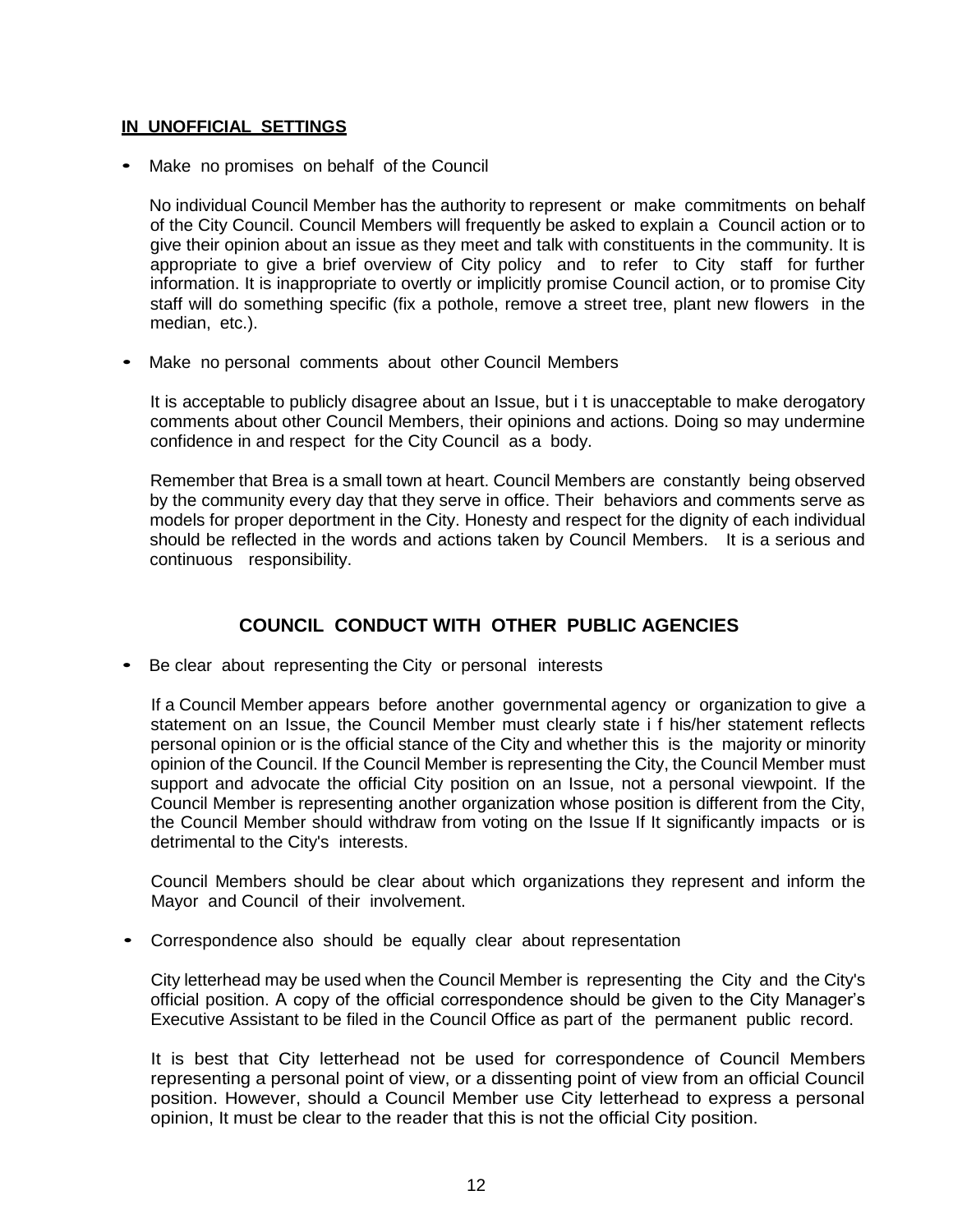#### **COUNCIL CONDUCT WITH COMMISSIONS, COMMITTEES AND BOARDS**

<span id="page-12-0"></span>The City has established commissions, committees and boards as a means of gathering more community input. Citizens who serve as such become more involved in government and serve as advisors to the City Council. They are a valuable resource to the City's leadership and should be treated with appreciation and respect.

If attending a commission, committee or board meeting, be careful to only express individual personal opinions

Council Members may attend any commission, committee, or board meeting, which are always open to any member of the public. However, they should be sensitive to the way their participation, especially if it is on behalf of an individual, business or developer, could be viewed as unfairly affecting the process. Any public comments by a Council Member at a commission, committee or board meeting should be clearly made as individual opinion and not a representation of the feelings of the entire City Council.

• Limit contact with commission, committee, or board members to questions of clarification

It is inappropriate for a Council Member to contact a commission, committee, or board member to lobby on behalf of an individual, business, or developer. It is acceptable for Council Members to contact commission, committee, or board members in order to clarify a position taken by the commission, committee, or board.

• Remember that commissions, committees, and boards serve the community, not individual Council Members

The City Council appoints individuals to serve on commissions, committees, and boards and it is the responsibility of these groups to follow policy established by the Council.

Bu

t commission, committee and board members do not report to individual Council Members, nor should Council Members feel they have the power or right to threaten members with removal if they disagree with them about an issue. Appointment and reappointment to a commission, committee, or board is governed by the Municipal Code and should be based on such criteria as expertise, ability to work with staff and the public, commitment to the community and to fulfilling official duties.

Be respectful of diverse opinions

A primary role of commissions, committees, and boards is to represent many points of view in the community and to provide the Council with advice based on a full spectrum of concerns and perspectives. Council Members may have a closer working relationship with some individuals serving on commissions, committees and boards, but must be fair and respectful of all citizens serving on commissions, committees and boards.

• Keep political support away from public forums

Commission, committee and board members may offer political support to a Council Member, but not in a public forum while conducting official duties. Conversely, Council Members may support commission, committee or board members who are running for office, but not in an official forum in their capacity as a Council Member.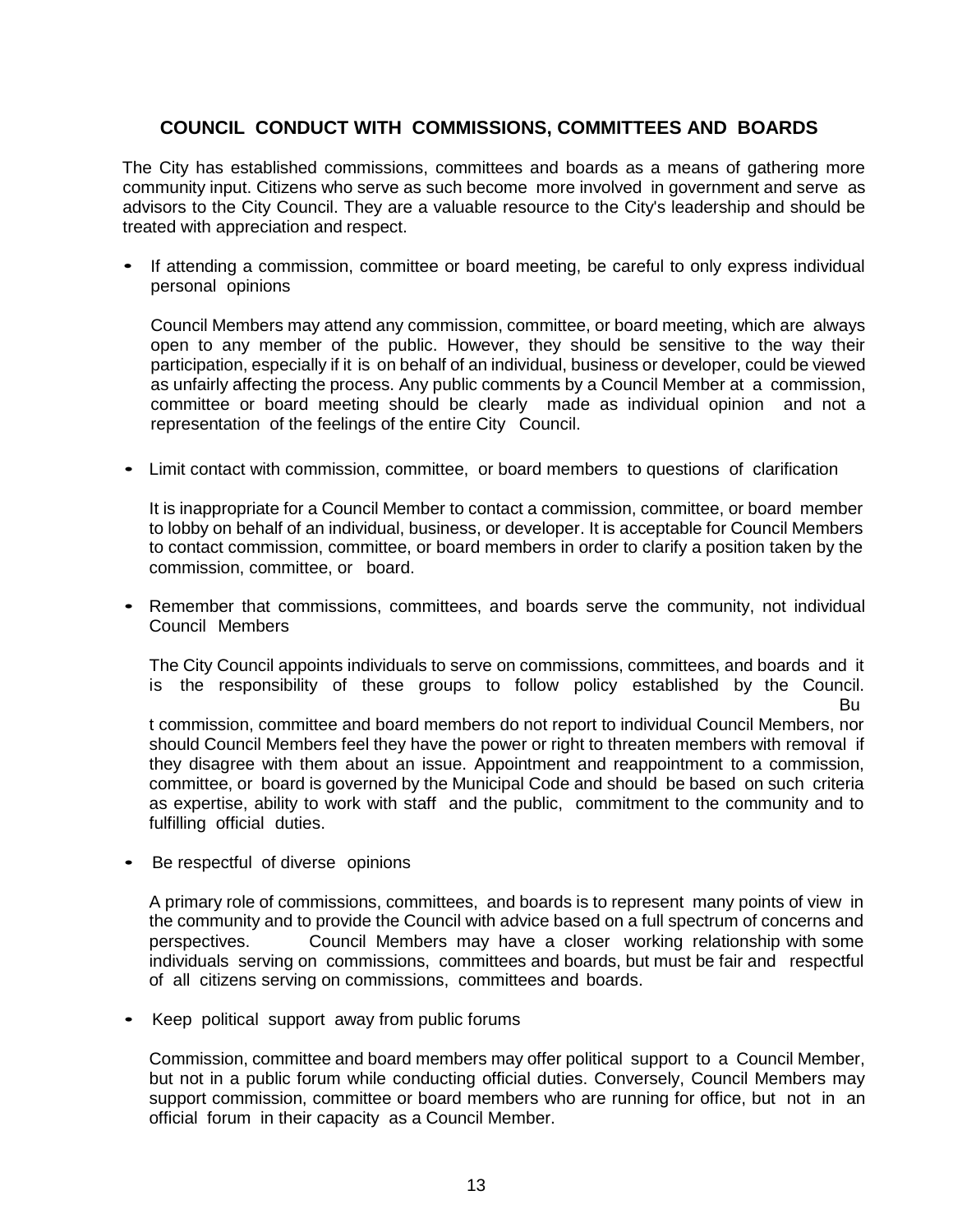#### **COUNCIL CONDUCT WITH THE MEDIA**

<span id="page-13-0"></span>Council Members are frequently contacted by the media for background and quotes.

• The Mayor and the City Manager shall determine the official spokesperson for the City's position on high-profile Issues

If an individual Council Member is contacted by the media, the Council Member should refer the media to the Mayor or the City Manager and refrain from making statements that would give the appearance of representing the City's position.

- The City Manager or his/her designee shall be the City's spokesperson on routine media inquires
- Remember who you are

A Council Member must always be aware of his/her role as a policy maker in the organization, and the deference that is afforded you by the public because of your office. Consequently, it is very important to remember not to speculate or venture outside your area of expertise. The public will rely on what they are told by an elected official.

• The best advice for dealing with the media is to never go "off the record"

Most members of the media represent the highest levels of journalistic integrity and ethics, and can be trusted to keep their word. But one bad experience can be catastrophic. Words that are not said cannot be quoted.

• Never say "no comment"

This statement can easily be misconstrued. If a Council Member does not have the information available, it is best to say so and let the media know when the information will be available and then make certain to follow through.

• Do not be afraid to say "I don't know"

If a Council Member does not know the answer to a question, it is best to just say so, then find out. It is helpful to ask the media for their deadline and then get back to them on time.

• Don't speculate; avoid hypothetical questions

A Council Member may choose to raise a case study hypothesis to illustrate a process, but should not be lured into speculating about what has not occurred.

- Be positive, not defensive
- Choose words carefully and cautiously

Comments taken out of context can cause problems. Be especially cautious about humor, sardonic asides, sarcasm, or word play. It is never appropriate to use personal slurs or swear words when talking with the media.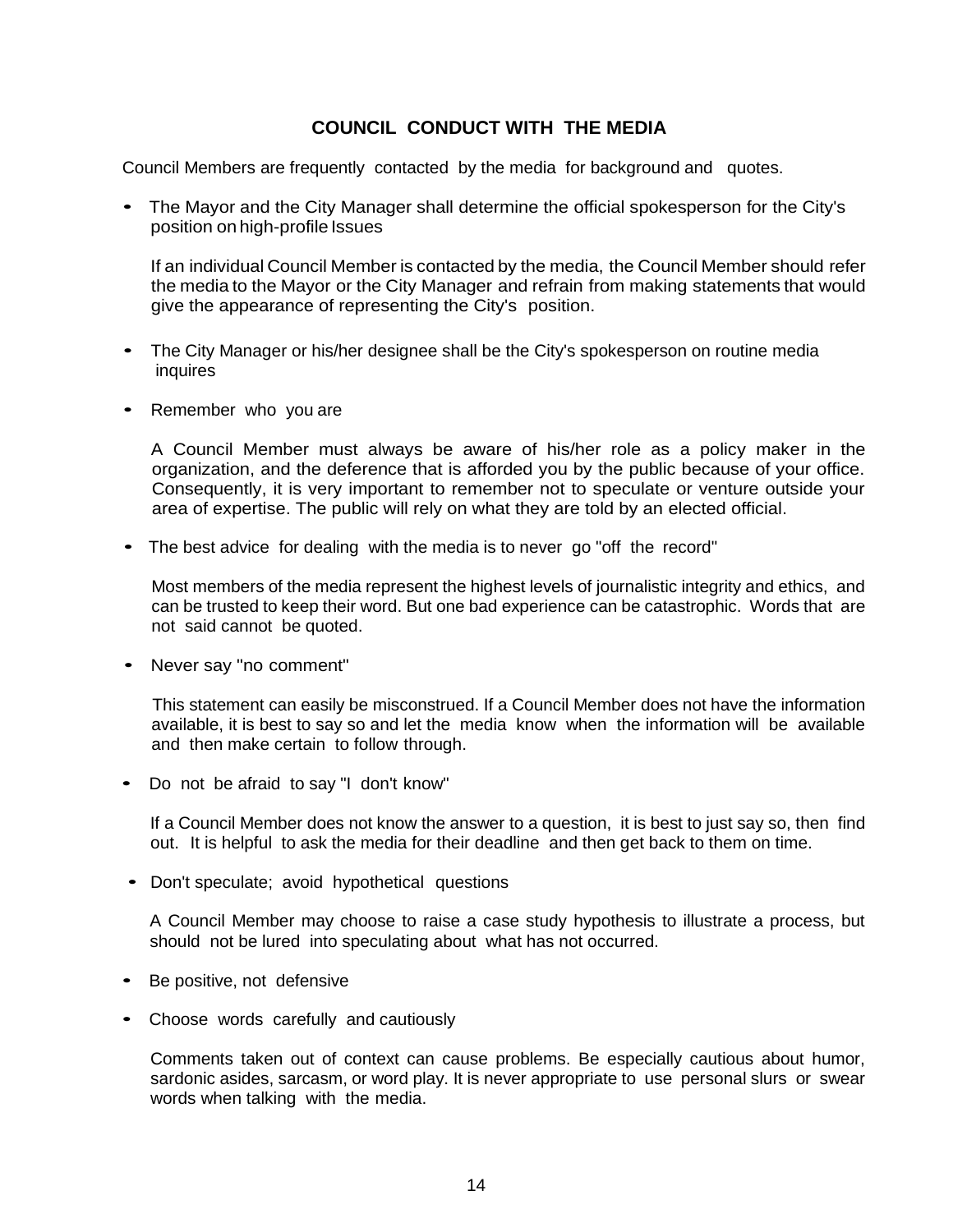• Avoid "never" and "always"

Opinions may change as additional information is revealed. Absolutes can come home to haunt!

• Do not fill in the silences

Silences can be a tool used by the media to keep a Council Member talking in hopes of obtaining more information. The only thing that should be said to fill in a silence is the Council Member's own prepared key messages.

• Do not lose your composure

A Council Member may win the battle, but will always lose the war.

• Do not argue with the media

Arguing with the media is a no-win situation. A Council Member who is calm and in good temper will also look like a sensible adult. That is a good image to convey. Keep in mind that editing has final control and an argument may be the only thing shown on the evening news.

• Neverlie

It is better not to express an opinion than to fabricate a response that may not be entirely factual, and would tend to mislead the press.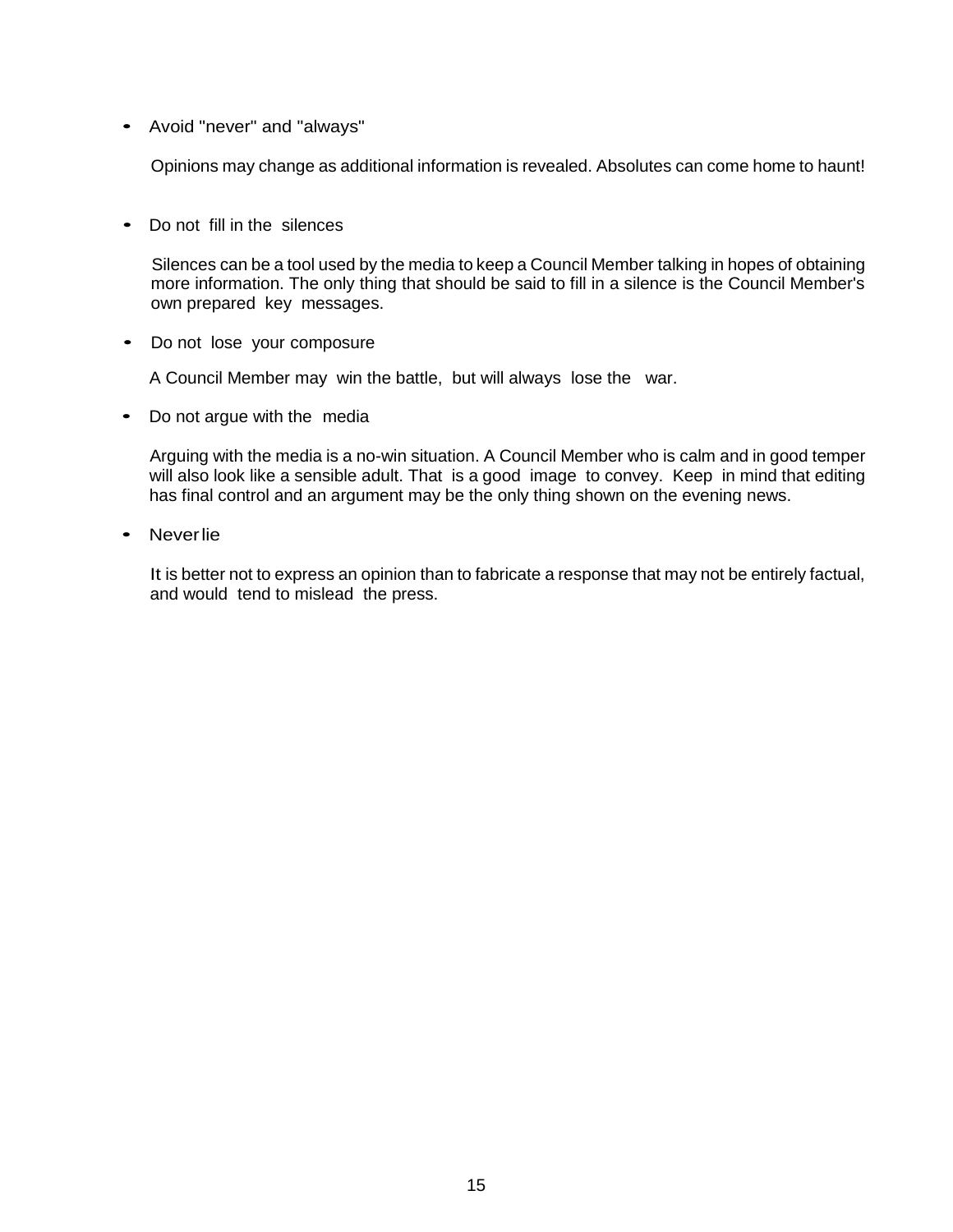#### **SANCTIONS**

#### <span id="page-15-1"></span><span id="page-15-0"></span>**PUBLIC DISRUPTION**

Members of the public who do not follow proper conduct after a warning in a public hearing may be barred from further testimony at that meeting or removed from the Council Chambers.

#### <span id="page-15-2"></span>**INAPPROPRIATE STAFF BEHAVIOR**

City staff members who do not follow proper conduct in their dealings with Council Members, other City staff, or the public will be referred to the City Manager. These employees may be disciplined by the City Manager m accordance w1th City policies and procedures.

#### <span id="page-15-3"></span>**COUNCIL MEMBERS BEHAVIOR AND CONDUCT**

City Council Members who are alleged to be m violation of State or Fair Political Practices laws or guidelines should be referred to the appropriate agencies.

City Council Members who intentionally and repeatedly do not follow proper conduct as outlined in this Code of Conduct may be reprimanded or formally censured by the Council, lose seniority or committee assignments (both within the City or with intergovernmental agencies) or have official travel restricted. Serious infractions of the City's Code of Ethics or Code of Conduct could lead to other sanctions as deemed appropriate by Council.

It is the responsibility of the individual Council Member to initiate action if a Council Members behavior may warrant sanction. The alleged violation(s) can be presented to the full Council m a public meeting. If violation of the Code of Ethics or Code of Conduct is outside of the behaviors observed by the Council, then subsequent investigation and potential sanctions should be reviewed and approved by the Council.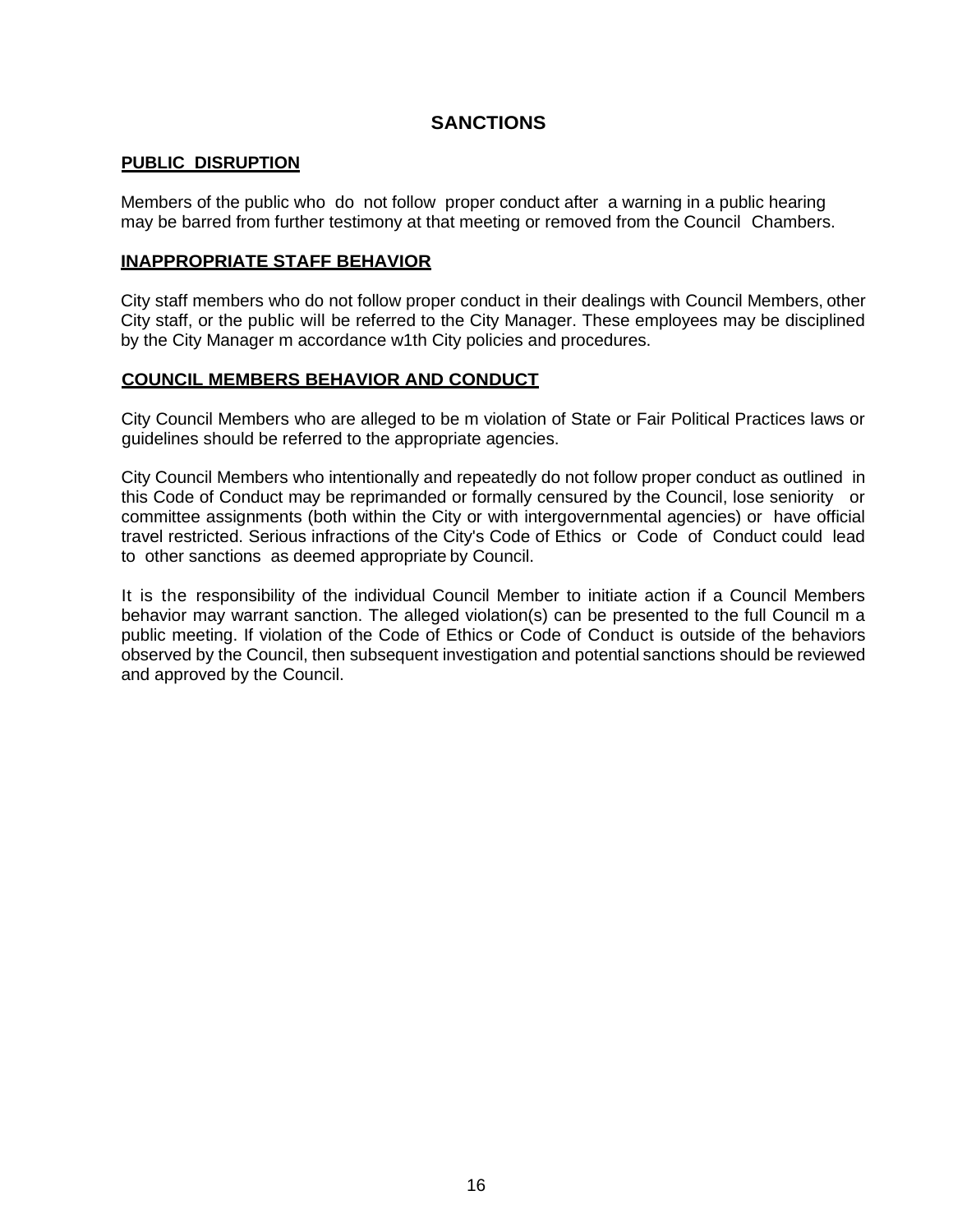#### **PRINCIPLES OF PROPER CONDUCT**

#### <span id="page-16-1"></span><span id="page-16-0"></span>**PROPER CONDUCT IS**...

- Keeping promises
- Being dependable
- Building a solid reputation
- Participating and being available
- Demonstrating patience
- Showing empathy
- Holding onto ethical principles under stress
- Listening attentively
- Studying thoroughly
- Keeping integrity intact
- Overcoming discouragement
- Going above and beyond, time and time again
- Modeling a professional manner

#### <span id="page-16-2"></span>**PROPER CONDUCT IS NOT**

- Showing antagonism or hostility
- Deliberately lying or misleading
- Speaking recklessly
- Spreading rumors
- Stirring up bad feelings, divisiveness
- Acting in a self-righteous manner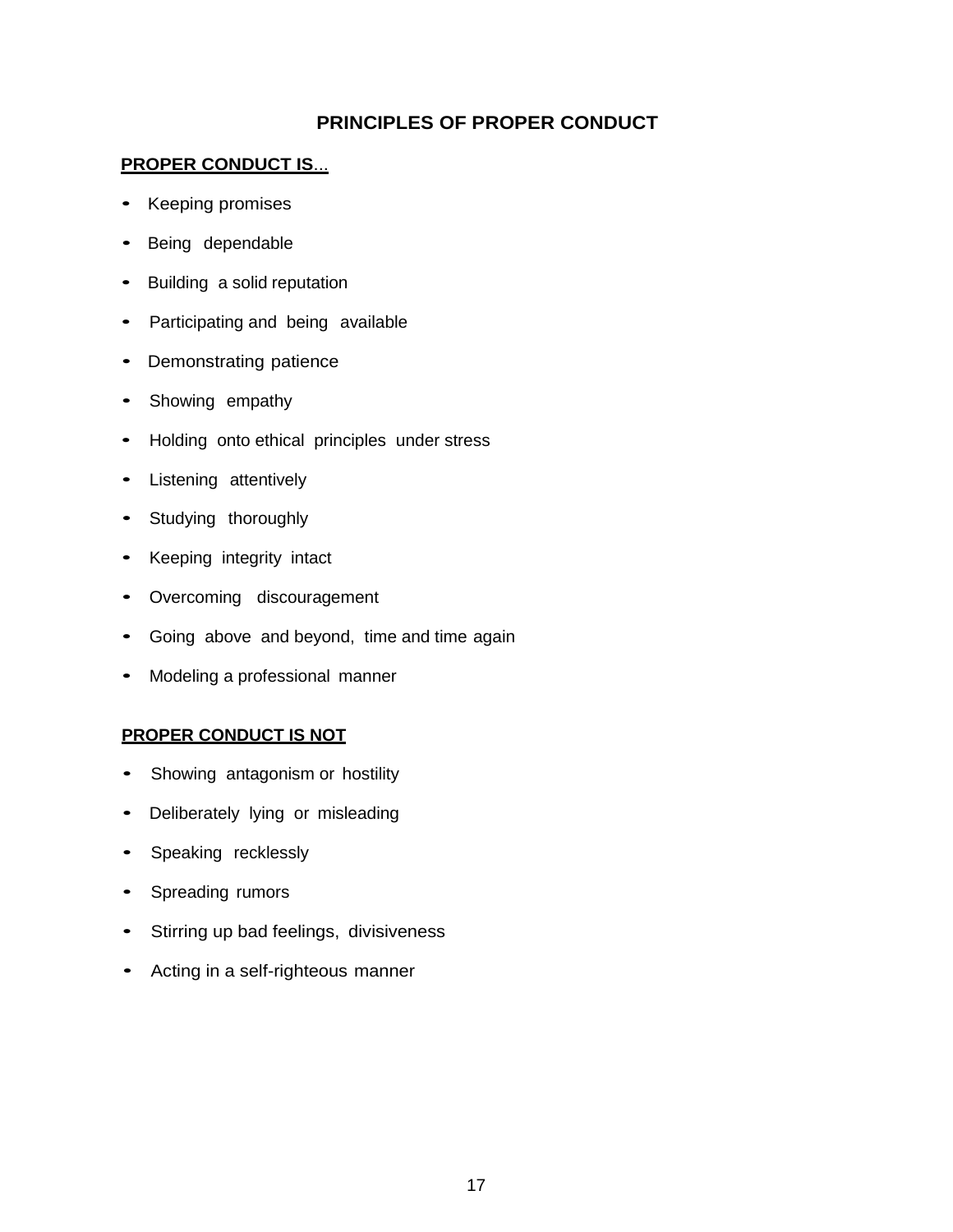#### <span id="page-17-0"></span>**IT ALL COMES DOWN TO RESPECT**

- Respect for one another as individuals
- Respect for the validity of different opinions
- Respect for the democratic process
- Respect for the community that we serve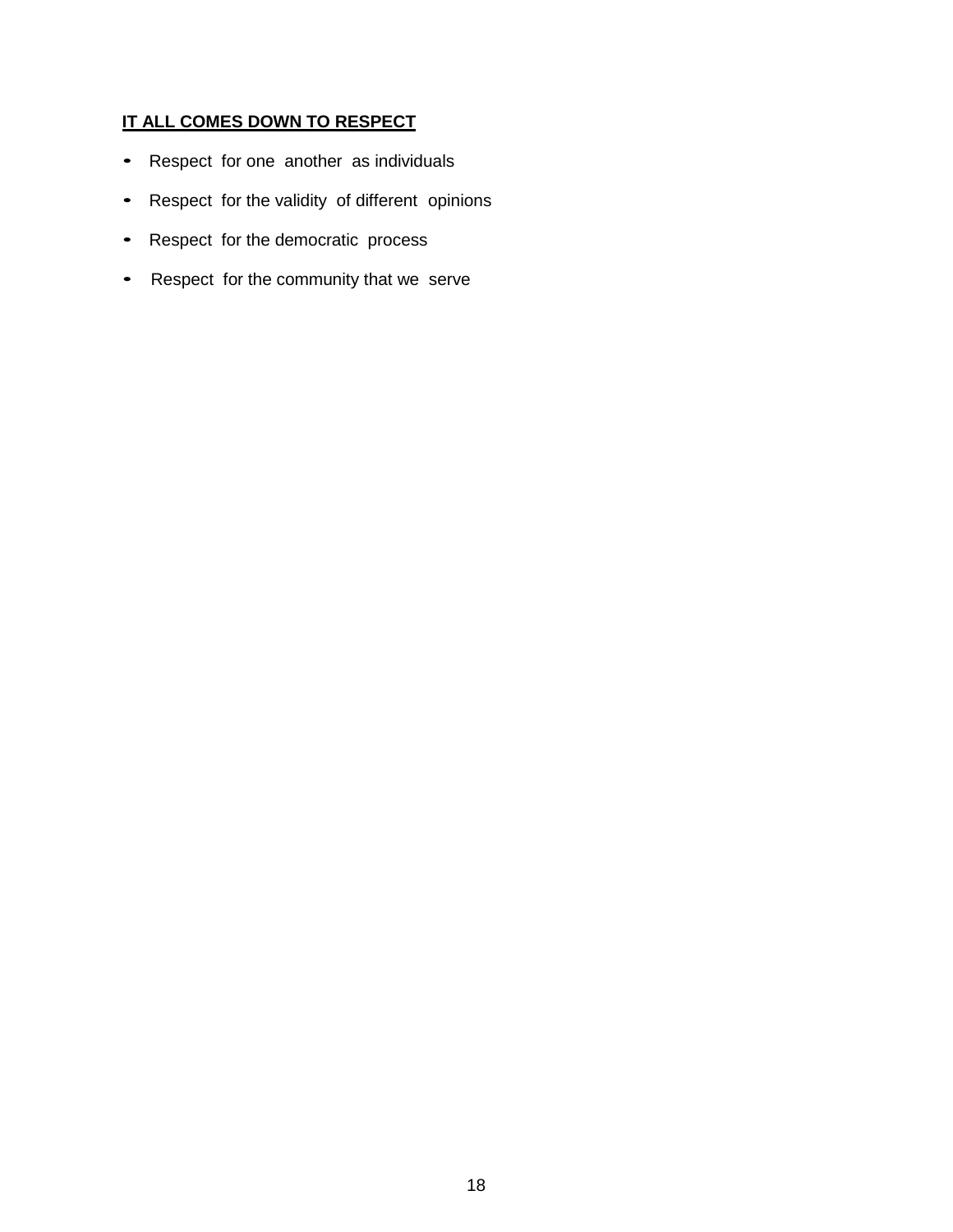#### **CHECKLIST FOR MONITORING CONDUCT**

- <span id="page-18-0"></span>Will my decision/statement/action violate the trust, rights or good will of others?
- What are my interior motives and the spirit behind my actions?
- If I have to justify my conduct in public tomorrow, will I do so with pride or shame?
- How would my conduct be evaluated by people whose integrity and character I respect?
- Even if my conduct is not illegal or unethical, is it done at someone else's painful expense?
- Will it destroy their trust in me?
- Will it harm their reputation?
- Is my conduct fair? Just? Morally right?
- If I were on the receiving end of my conduct, would I approve and agree, or would I take offense?
- Does my conduct give others reason to trust or distrust me?
- Am I willing to take an ethical stand when it is called for?
- Am I willing to make my ethical beliefs public in a way that makes it clear what I stand for?
- Do I exhibit the same conduct in my private life as I do in my public life?
- Can I take legitimate pride in the way I conduct myself and the example I set?
- Do I listen and understand the views of others?
- Do I question and confront different points of view in a constructive manner?
- Do I work to resolve differences and come to mutual agreement?
- Do I support others and show respect for their ideas?
- Will my conduct cause public embarrassment to someone else?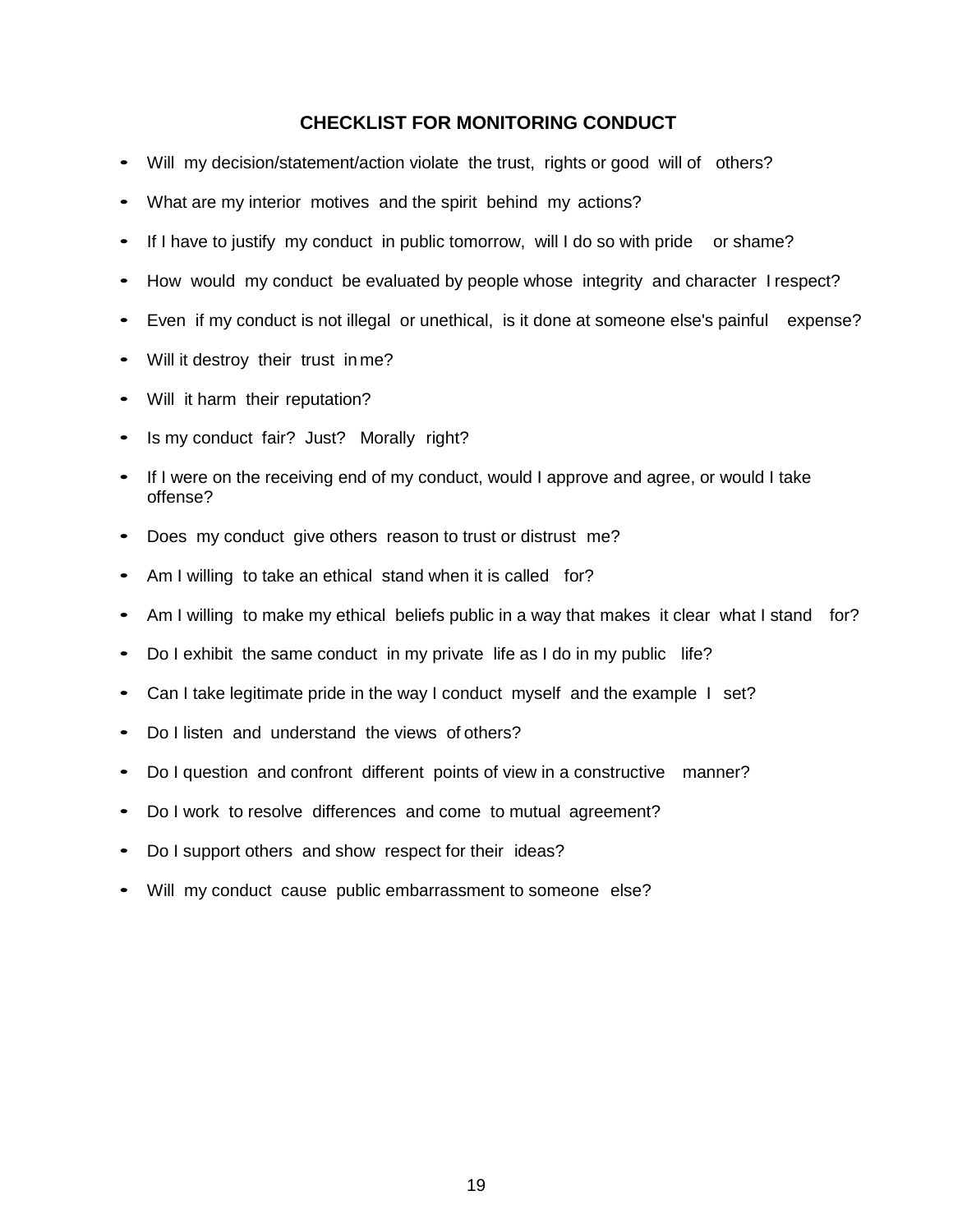#### **GLOSSARY OF TERMS**

<span id="page-19-0"></span>

| Attitude                          | The manner in which one shows one's dispositions, opinions, and feelings                                                                                               |
|-----------------------------------|------------------------------------------------------------------------------------------------------------------------------------------------------------------------|
| <b>Behavior</b>                   | External appearance or action; manner of behaving; carriage of oneself                                                                                                 |
| Civility                          | Politeness, consideration, courtesy                                                                                                                                    |
| Conduct                           | The way one acts; personal behavior politeness connected with kindness                                                                                                 |
| Courtesy                          | Suitable; proper; good taste in behavior                                                                                                                               |
| Decorum                           | A way of acting; a style, method, or form; the way m which things are done                                                                                             |
| <b>Manners</b>                    | An interruption of a meeting to question whether rules or bylaws are being<br>broken, such as the speaker has strayed from the motion currently under<br>consideration |
| Point of order                    | A challenge to a speaker to defend or apologize for comments that a fellow                                                                                             |
| Point of<br>personal<br>privilege | Council Member considers offensive                                                                                                                                     |
| Propriety                         | Conforming to acceptable standards of behavior                                                                                                                         |
| Protocol                          | The courtesies that are established as proper and correct                                                                                                              |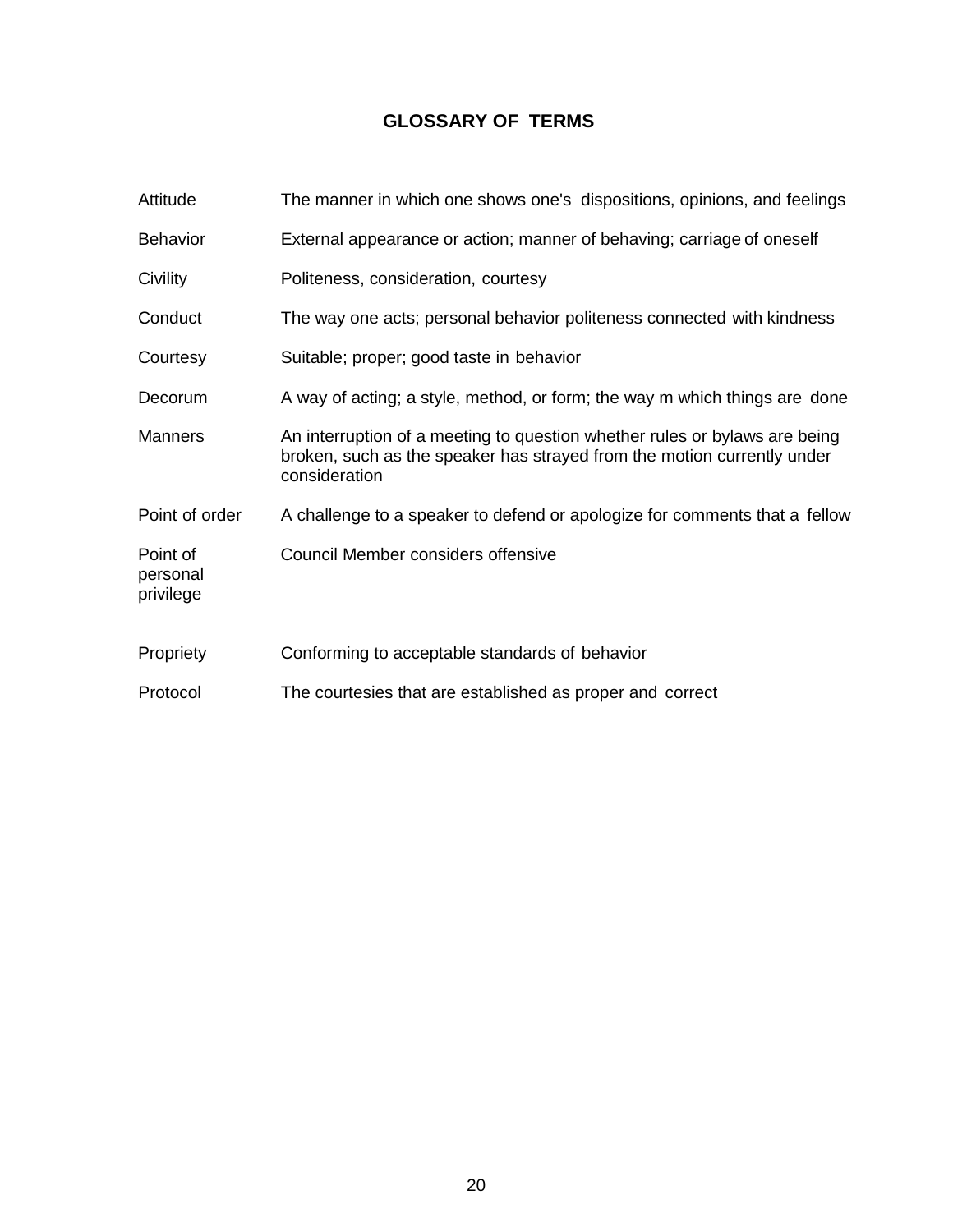#### **APPENDIX**

#### **REVISIONS TO CODE**

| <b>DATE</b>             | <b>SECTION</b>                                                                                                   | <b>ACTION</b>                                                                                                                                                                                                                                                                                                                                                                                                                                                                                                                                                                                                                                                                                                                                                                                                                                                                                                                                                                                                                                                                                                                                                                                                                                                                                                                                                                                                                                                                                     |
|-------------------------|------------------------------------------------------------------------------------------------------------------|---------------------------------------------------------------------------------------------------------------------------------------------------------------------------------------------------------------------------------------------------------------------------------------------------------------------------------------------------------------------------------------------------------------------------------------------------------------------------------------------------------------------------------------------------------------------------------------------------------------------------------------------------------------------------------------------------------------------------------------------------------------------------------------------------------------------------------------------------------------------------------------------------------------------------------------------------------------------------------------------------------------------------------------------------------------------------------------------------------------------------------------------------------------------------------------------------------------------------------------------------------------------------------------------------------------------------------------------------------------------------------------------------------------------------------------------------------------------------------------------------|
| <b>October 2, 2018</b>  | <b>COUNCIL</b><br><b>CONDUCT</b><br><b>WITH</b><br><b>COMMISSIONS,</b><br><b>COMMITTEES</b><br><b>AND BOARDS</b> | <b>Removal of language:</b><br>Inappropriate behavior can lead to removal -<br>Inappropriate<br>behavior<br>by<br>commission,<br>$\boldsymbol{a}$<br>committee, or board member should be noted to the<br>Mayor, and the Mayor should counsel the offending<br>member. If inappropriate behavior continues, the<br>Mayor should bring the situation to the attention of<br>the Council and the individual may be subject to<br>removal from the commission, committee or board.                                                                                                                                                                                                                                                                                                                                                                                                                                                                                                                                                                                                                                                                                                                                                                                                                                                                                                                                                                                                                   |
| <b>January 15, 2019</b> | POLICIES AND<br><b>PROTOCOL</b><br><b>RELATED</b><br><b>TO</b><br><b>CONDUCT</b><br><b>AGENDA ITEMS</b>          | Revisions amended the procedures for City<br>Council to make agenda requests.<br><b>Removal of language:</b><br><b>Individual Council Members should submit</b><br>requests, preferably written, for agenda Items to<br>the Mayor for consideration. In the case of a<br>dispute a Council Member may, at a public<br>meeting, request the support of the majority of the<br>Council to place an item on the agenda.<br><b>Addition of language:</b><br>However, to ensure all Council Member views are<br>represented, study session agendas contain a<br>"Council<br>Member<br>section<br>titled<br>Reports/<br>Requests". In addition to their reports, this portion<br>of the meeting allows any Council Member to<br>request an agenda item for a future meeting, and<br>allows the City Council to have a short discussion<br>on the request (but not on the substance of the<br>item). Any request must include an explanation of<br>the issue and the goal of the proposed Council<br>discussion. If at least one other Council Member<br>indicates support for the request at that time, then<br>the item shall be placed on a future agenda. Upon<br>support for the request, the Council will provide<br>direction to staff on information that is desired to be<br>presented when the item is placed on a future<br>agenda. Additionally, with the advice of the City<br>Manager and City Attorney, the Council will provide<br>direction to staff on the type of meeting (regular or |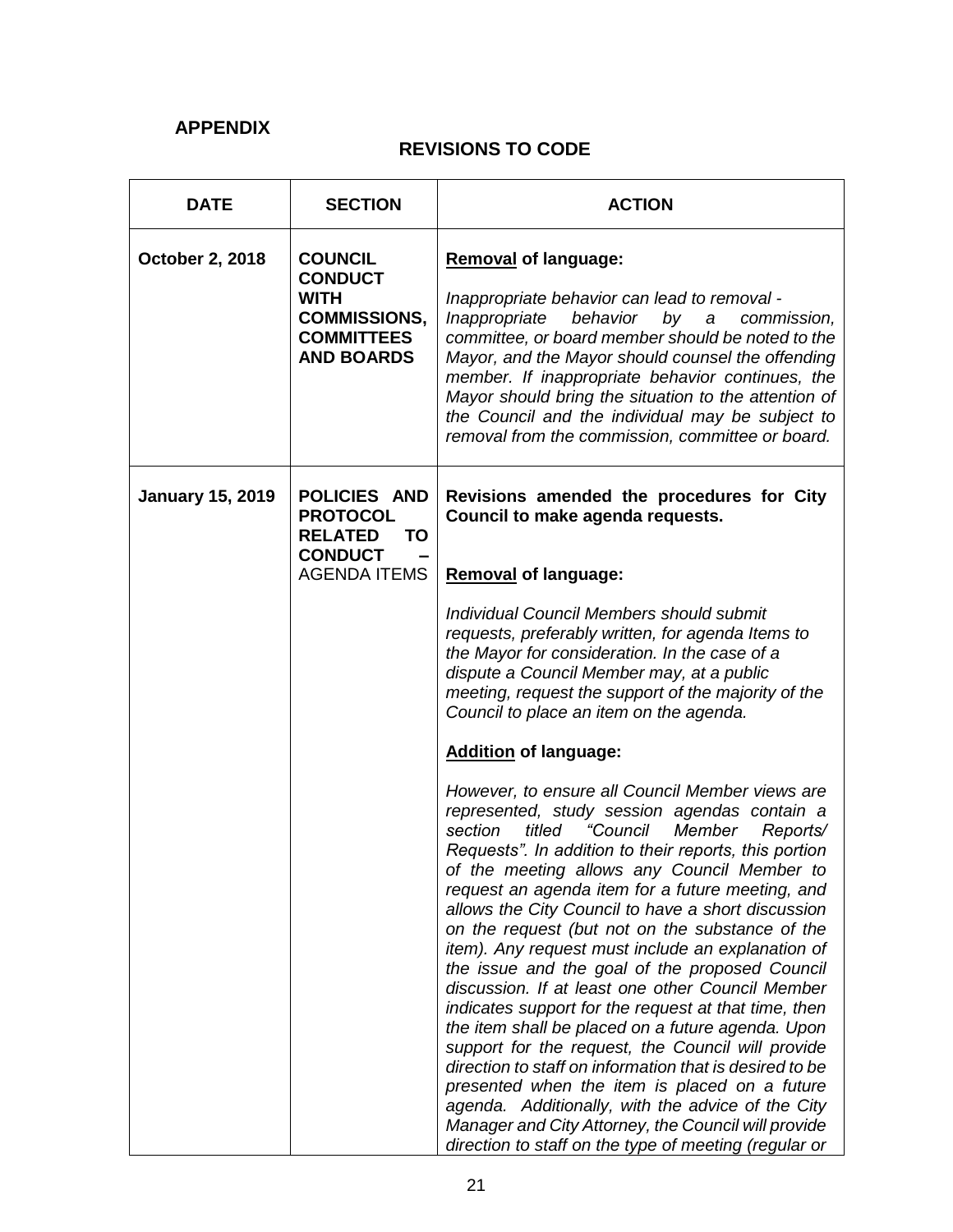|                          |                                                                                                         | special) and the type of session (closed, study, or<br>general) at which the item will be considered. The<br>Mayor and Mayor Pro Tem shall schedule the item<br>no later than 45 days following the request, unless<br>the Council Member who requested the item<br>consents to it being placed on the agenda of a later<br>meeting.                                                                                                                                                                                                                                                                                                                                             |
|--------------------------|---------------------------------------------------------------------------------------------------------|----------------------------------------------------------------------------------------------------------------------------------------------------------------------------------------------------------------------------------------------------------------------------------------------------------------------------------------------------------------------------------------------------------------------------------------------------------------------------------------------------------------------------------------------------------------------------------------------------------------------------------------------------------------------------------|
| April 2, 2019            | <b>POLICIES AND</b><br><b>PROTOCOL</b><br><b>RELATED</b><br>TO<br><b>CONDUCT</b><br><b>AGENDA ITEMS</b> | Revisions clarified that the Mayor and Mayor<br>Pro Tem, rather than the full Council, have the<br>authority to provide direction to staff on the<br>type of meeting and session at which Council-<br>requested agenda items will be considered.<br>Revisions also added an opportunity for City<br>Council to make agenda requests during<br><b>General Session.</b>                                                                                                                                                                                                                                                                                                            |
|                          |                                                                                                         | <b>Removal of language:</b><br>Additionally, with the advice of the City Manager<br>and City Attorney, the Council will provide direction<br>to staff on the type of meeting (regular or special)<br>and the type of session (closed, study or general)<br>at which the item will be considered<br><b>Addition of language:</b><br>and general session agendas contain a section<br>titled "Council Requests."<br>Additionally, with the advice of the City Manager<br>and City Attorney, the Mayor and Mayor Pro Tem<br>will determine the type of meeting (regular or<br>special) and the type of session (closed, study, or<br>general) at which the item will be considered. |
| <b>February 16, 2021</b> | <b>OVERVIEW OF</b><br><b>ROLES AND</b><br><b>RESPONSIBI-</b><br><b>LITIES -</b><br><b>MAYOR</b>         | Revisions clarified Mayor's role in making<br>internal and external committee assignments.<br>Language revision:<br>Makes Council Member assignments nominations<br>to Council subcommittees applicable standing<br>committees and regional boards and committees<br>through consultation with other members.<br>Appointment to such standing committees and<br>regional boards and committees requires approval<br>of the majority of Council.<br>These standing<br>committees and regional boards and committees<br>are those that do not require appointment through                                                                                                          |